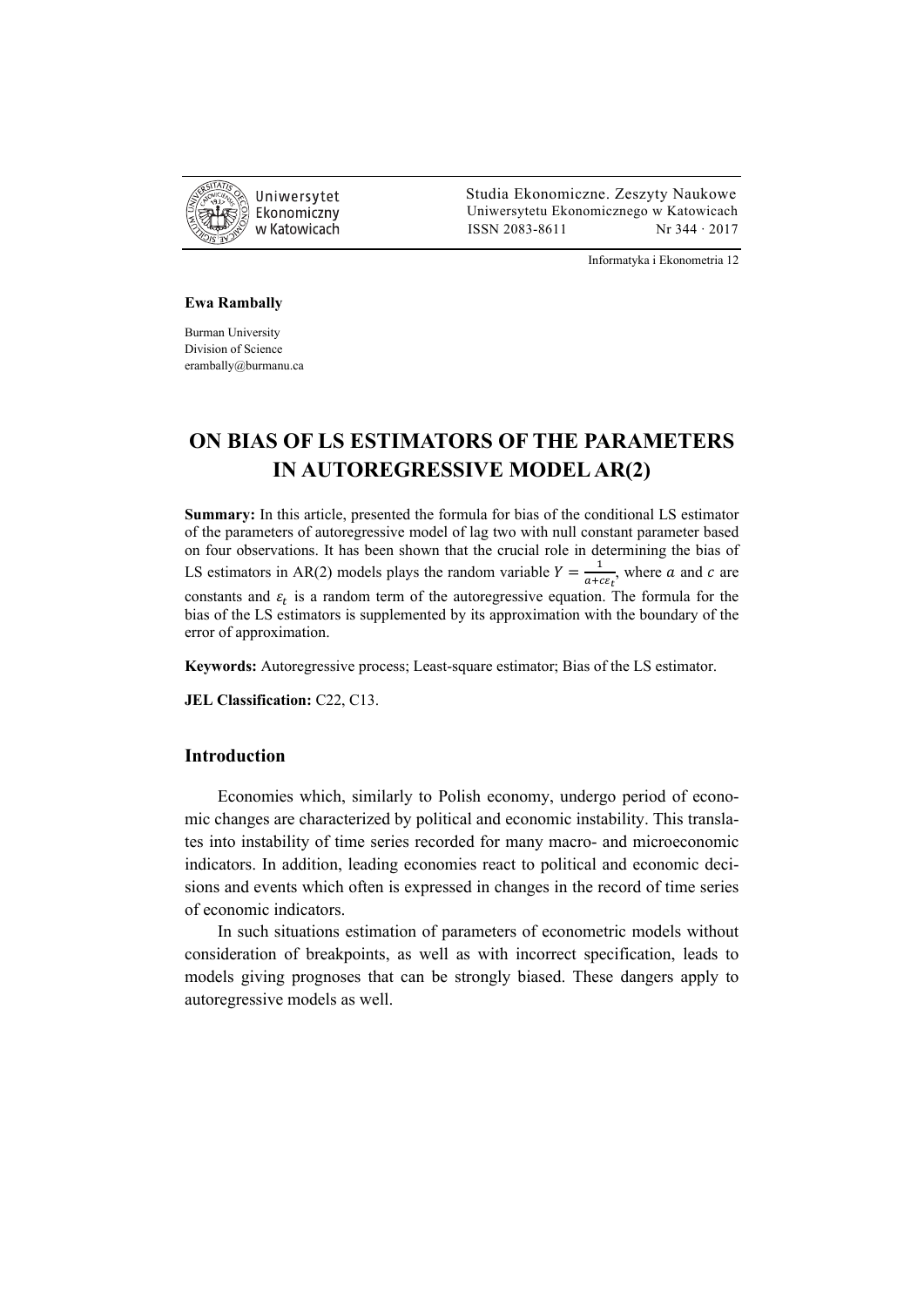Autoregressive models are studied for they are useful in prediction in many areas of science, from meteorology and biology to social sciences, particularly in exploring economic phenomena. Many economics time series, in particular macroeconomic indicators, can be modelled using autoregressive models. Of special interest are properties of parameter estimates of autoregressive models, especially due to their bias. Both, the Yule Walker estimators, as well as the least square estimators of the parameters of autoregressive models are biased. This topic of biasness of such estimators has been discussed and investigated, often as a factor in other areas of research, by many authors, i.e. Hurwicz [1950] – AR(1), Marriott and Pope [1954] in models with single autoregressive coefficient, Kunimoto and Yamamoto [1985] – representation for bias in the case when the selected model does not coincide with the true models, first order autoregressive models were investigated by A. Le Breton and D. Pham [1989], Marriott and Pope [1954], Hurwicz [1950], White [1961], Shenton and Johnson [1965], models with maximum lag  $p = 2$  were investigated by Tanaka [1984], Yamamoto and Kunimoto [1984], Tjørstheim and Paulsen [1983]. Yamamoto and Kunimoto [1984] explored the case of  $p = 3$ . In more direct approach Tjøstheim and Paulsen [1983], used Tylor series expansion from an estimator expressed as a function of correlation estimators, and the same approach was used in the vector autoregressive models by Yamamoto and Kunimoto [1984]. The last four mentioned authors explored the relationship of the coefficients of the process to the roots of the associated characteristic equations. Shaman and Stine [1988] gave the exact formulas for bias of the Yule-Walker, as well as the least squares estimators of autoregressive models, with known and with unknown mean. Most of the mentioned authors use the autocorrelation and spectral density as the basis of their analysis

It has been shown that as the sample size increases indefinitely the distribution of the LS estimates of the parameters of autoregressive models approaches normal distribution and the biasness vanishes to zero [Shumway, Stoffer, 2006; Lai, Wei, 1983]. This neat property has no use in cases when the number of observation is small or estimation has to be performed with small number of observations due to structural breaks.

Research presented in this paper arose in the context of research on determining breakpoints in macroeconomic time series, as it requires knowledge of small sample properties of parameter estimates of autoregressive model [Kwiatkowska, 2002; 2004]. It is a small part of a larger project which aims to determine statistical properties of an algorithm that allows to specify an autoregressive model, as well as simultaneously determine breakpoints without restrictions on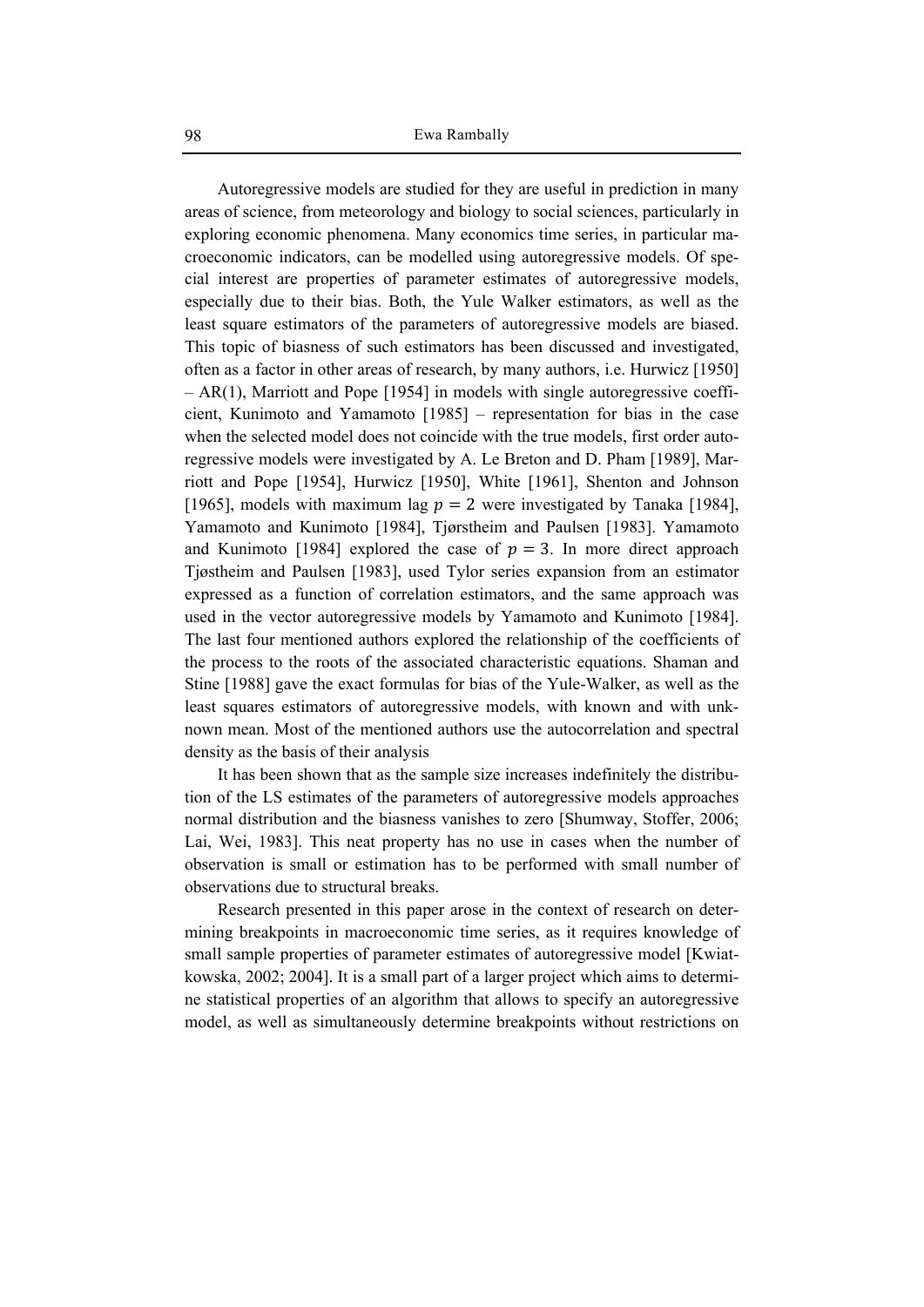the number of such breakpoints (such restrictions are common in the literature). The project will be completed, if relevant statistical tests are derived. One of the steps of this project is derivation of the statistical properties of the parameter estimates in autoregressive models. Such estimators recorded as vector sequences and occur to be small sample LS estimators. A natural generalization of this paper would be determining of such bias for models with of higher than two maximum lag and eventually for models with an arbitrary and known maximum lag.

In this paper, we considered discussing autoregressive model of lag two, with a constant term being equal to zero. The focus is on estimating the bias of the LS parameter estimates of such model. Considered samples of size four only which reflects directly the fact that such sample is used to solve relevant systems of equations leading to determine the estimator. Similarly, as in the direct approach in Hurwicz [1950], the author used the approach in which considered an autoregressive model without its mean and estimation is derived based on the original data series, without considering the values of autocorrelations. All derivations are made under the standard assumption that the random components are independent and normally distributed with mean zero and standard deviation  $\sigma$ . The choice of small sample is justified by theorem 1 in this paper, and related method of determining breakpoints in time series proposed in Kwiatkowska [2002; 2004]. The topic undertaken in this paper is thus a natural continuation of a development of algorithm for simultaneous determination of breakpoints and model maximum lag, and is specific to autoregressive models. Most, if not all methods for determining breakpoints in econometric models address the problem in models with exogenic variables only. Such methods are then applied in autoregressive models, but not always the properties of such methods in case of existence of endogenic variables are known. The method, towards which the author works in this paper, is designed specifically for autoregressive models.

### **1. Introduction of the problem**

Consider the autoregressive model of the maximum lag  $p = 2$  with no constant term and with constant regression coefficients in the form:

$$
Y_t = \alpha_1 Y_{t-1} + \alpha_2 Y_{t-2} + \varepsilon_t, \tag{1}
$$

where  $Y_t$ ,  $t = 1, 2, ..., N$ , denotes random variables,  $y_t$  respectively their observed values and  $\varepsilon_t$  are independent normal random variable with mean zero, and of unknown constant variance  $\sigma^2$  for all  $t = 3, 4, ..., N$ . Assumed that known are the two initial observations  $y_1, y_2$ .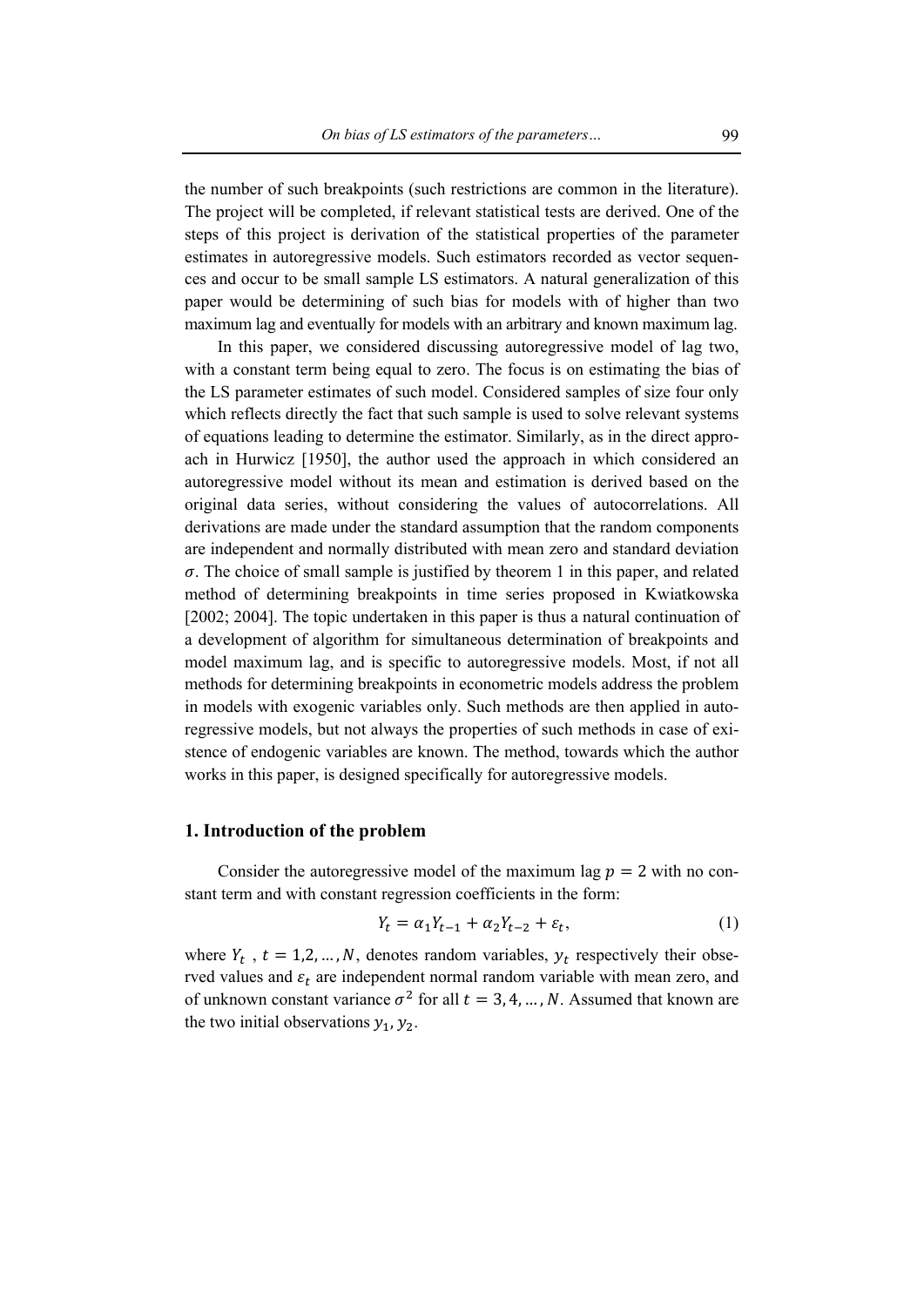**Assumption 1.** Assume that the sequence  $(y_t: t = 3, 4, ... N)$  are the observations generated by model (1).

For each *t* the (small sample) the vector estimator  $a_t = a_t^t$  of the coefficients vector  $\alpha = [\alpha_1, \alpha_2]'$  is defined as the solution of the system of equations:

$$
\begin{cases}\ny_t = c_1 y_{t-1} + c_2 y_{t-2} \\
y_{t-1} = c_1 y_{t-2} + c_2 y_{t-3}\n\end{cases}
$$

and its notation is defined as follows:  $a_t^s = E(a_t|Y_s = y_s, Y_{s-1} = y_{s-1}, \dots)$ . Denote as follows:

$$
\boldsymbol{Y}_t = \begin{bmatrix} \mathcal{Y}_{t-1} & \mathcal{Y}_{t-2} \\ \mathcal{Y}_{t-2} & \mathcal{Y}_{t-3} \end{bmatrix} = \boldsymbol{Y}_t', \qquad \mathbf{Y}_t = \begin{bmatrix} \mathcal{Y}_t \\ \mathcal{Y}_{t-1} \end{bmatrix}.
$$

It is easy to show that this estimator is a LS estimator. Namely, in the case of our model, the LS estimator has the form:

$$
\hat{a_t} = (Y_t'Y_t)^{-1}Y_t'Y_t = Y_t^{-1}Y_t'^{-1}Y_t'Y_t = Y_t^{-1}Y_t = a_t^t.
$$

Moreover, the following theorem holds [Kwiatkowska, 2002; 2004 – rephrased]: **Theorem 1.** In the deterministic case, where  $\varepsilon_t = 0$ , the original time series is *generated by equation (1) with constant coefficient*  $\alpha$  *if and only if*  $a_t = \alpha$ *, for*  $all t = 4.5, ..., N$ . This is true for any natural value of maximum lag p.

Of our interest is to determine the statistical properties of this estimator under limited conditions, namely, to determine statistical properties and  $a_t^{t-2}$ . In this case, we have the following equalities:

$$
\begin{bmatrix} Y_{t-1} & y_{t-2} \\ y_{t-2} & y_{t-3} \end{bmatrix} \mathbf{a}_t^{t-2} = \begin{bmatrix} Y_t \\ Y_{t-1} \end{bmatrix} = \begin{bmatrix} Y_{t-1} & y_{t-2} \\ y_{t-2} & y_{t-3} \end{bmatrix} \mathbf{\alpha} + \begin{bmatrix} \varepsilon_t \\ \varepsilon_{t-1} \end{bmatrix} . \tag{2}
$$

Under assumption 1, and based on theorem 1, matrix  $Y_t^{t-2}$  is invertible with probability one. Since  $\det Y_t^{t-2} = 0$  if and only if  $Y_{t-1} = -\frac{y_{t-2}^2}{y}$  $\frac{y_{t-2}}{y_{t-3}}$  (discrete) and  $Y_{t-1} = Y_{t-1}^{t-2}$  has normal distribution.

After multiplying these equations by the inverse of  $Y_t^{t-2}$  we have:

$$
a_t^{t-2} - \alpha = \left(Y_t^{t-2}\right)^{-1} \begin{bmatrix} \varepsilon_t \\ \varepsilon_{t-1} \end{bmatrix} = \begin{bmatrix} Y_{t-1} & y_{t-2} \\ y_{t-2} & y_{t-3} \end{bmatrix}^{-1} \begin{bmatrix} \varepsilon_t \\ \varepsilon_{t-1} \end{bmatrix} =
$$

$$
= \begin{bmatrix} \hat{y}_{t-1}^{t-2} + \varepsilon_t & y_{t-2} \\ y_{t-2} & y_{t-3} \end{bmatrix}^{-1} \begin{bmatrix} \varepsilon_t \\ \varepsilon_{t-1} \end{bmatrix},
$$

where  $\hat{y}_{t-1}^{t-2} = E(Y_{t-1}|Y_{t-2} = y_{t-2}, Y = y_{t-3}) = \alpha_1 y_{t-2} + \alpha_2 y_{t-3}$  is an unknown, due to unknown vector  $\alpha$ , but deterministic value.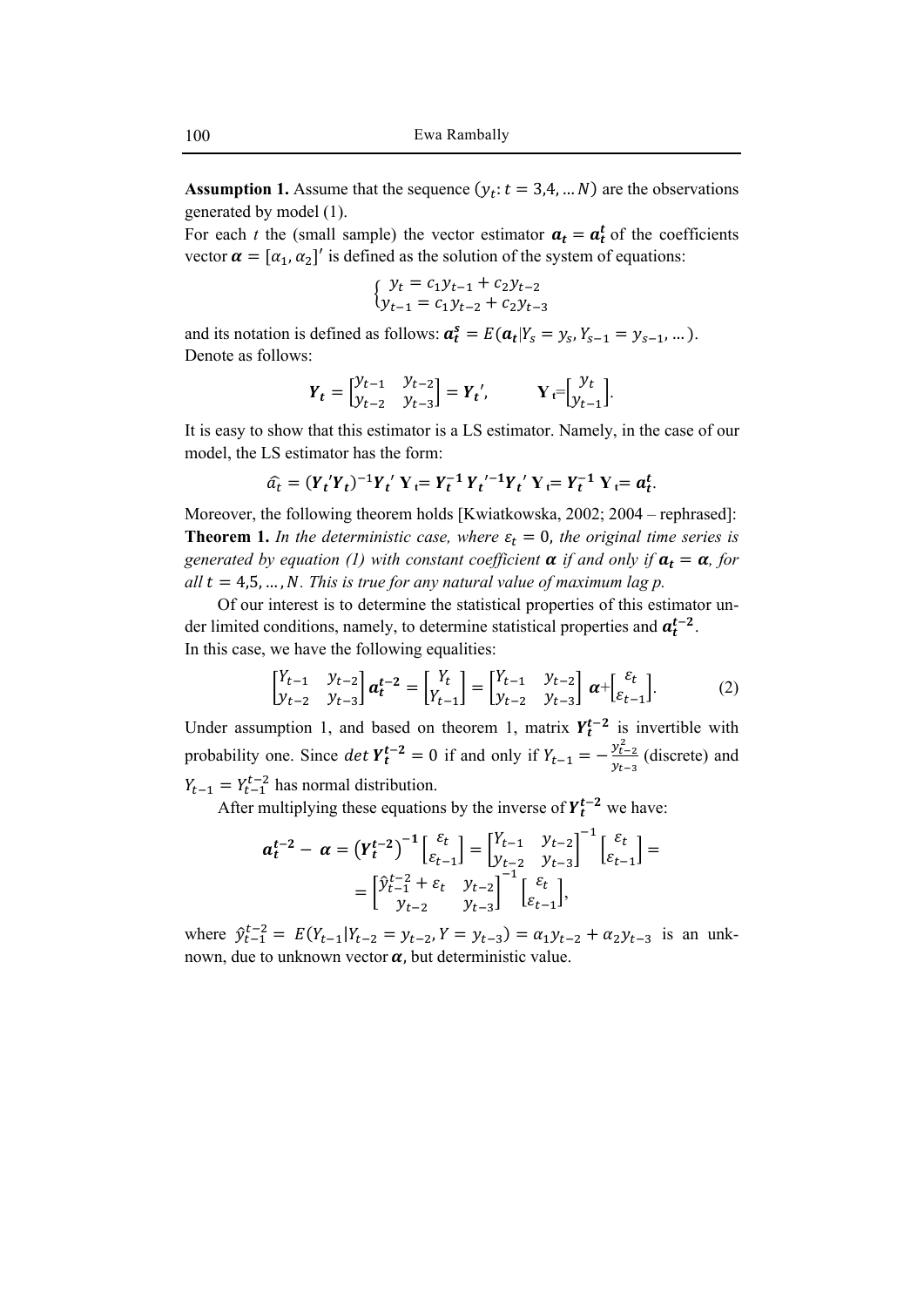From the above equalities, we obtain:

$$
a_t^{t-2} - \alpha = \frac{1}{\hat{y}_{t-1}^{t-2} y_{t-3} - y_{t-2}^2 + y_{t-3} \varepsilon_t} \begin{bmatrix} y_{t-3} & -y_{t-2} \\ -y_{t-2} & \hat{y}_{t-1}^{t-2} + \varepsilon_t \end{bmatrix} \begin{bmatrix} \varepsilon_t \\ \varepsilon_{t-1} \end{bmatrix}
$$

and therefore the coordinates of the above vector can be expressed as follows:

$$
a_{t,1}^{t-2} - \alpha_1 = \frac{y_{t-3}\varepsilon_t - y_{t-2}\varepsilon_{t-1}}{\hat{y}_{t-1}^{t-2}y_{t-3} - y_{t-2}^2 + y_{t-3}\varepsilon_t},
$$
  

$$
a_{t,2}^{t-2} - \alpha_2 = \frac{-y_{t-2}\varepsilon_t + \hat{y}_{t-1}^{t-2}\varepsilon_{t-1} + \varepsilon_t\varepsilon_{t-1}}{\hat{y}_{t-1}^{t-2}y_{t-3} - y_{t-2}^2 + y_{t-3}\varepsilon_t}.
$$

Of our interest is to determine the bias of  $a_t^{t-2}$ , therefore, we will be exploring expected value of the above differences.

For simplicity of notation denoted as follows:

$$
a = y_{t-3}
$$
,  $b = -y_{t-2}$ ,  $c = \hat{y}_{t-1}^{t-2}y_{t-3} - y_{t-2}^2$ ,  $d = \hat{y}_{t-1}^{t-2}$ . (3)

First consider:

$$
a_{t,1}^{t-2}-\alpha_1=\frac{a\epsilon_t+b\epsilon_{t-1}}{c+a\epsilon_t}=1-\frac{1}{1+\frac{a}{c}\epsilon_t}+\frac{b\epsilon_{t-1}}{c+a\epsilon_t}.
$$

 $\overline{\phantom{a}}$ 

For which the expected value is:

$$
E(a_{t,1}^{t-2} - \alpha_1) = E\left(1 - \frac{1}{1 + \frac{a}{c}\varepsilon_t} + \frac{b\varepsilon_{t-1}}{c + a\varepsilon_t}\right) =
$$
  
= 
$$
E1 + E(b\varepsilon_{t-1} - 1)E\left(\frac{1}{1 + \frac{a}{c}\varepsilon_t}\right) = 1 - E\left(\frac{1}{1 + \frac{a}{c}\varepsilon_t}\right)
$$

and finally:

$$
E\left(a_{t,1}^{t-2} - a_1\right) = 1 - cE\left(\frac{1}{c + a\varepsilon_t}\right),\tag{4}
$$

as  $\varepsilon_t$ ,  $\varepsilon_{t-1}$  are stochastically independent. The second coordinate takes the following form:

$$
a_{t,2}^{t-2} - \alpha_2 = \frac{b\varepsilon_t + d\varepsilon_{t-1} + \varepsilon_t \varepsilon_{t-1}}{c + a\varepsilon_t} = \frac{b\varepsilon_t}{c + a\varepsilon_t} + \frac{d\varepsilon_{t-1}}{c + a\varepsilon_t} + \frac{\varepsilon_t \varepsilon_{t-1}}{c + a\varepsilon_t}
$$

and therefore its expected value is as follows:

$$
E\left(a_{t,2}^{t-2}-\alpha_2\right)=E\left(\frac{\frac{b}{a}(a\varepsilon_t+c-c)}{c+a\varepsilon_t}+\frac{\frac{1}{a}\varepsilon_{t-1}(a\varepsilon_t+c-c)}{c+a\varepsilon_t}+d\varepsilon_{t-1}\frac{1}{c+a\varepsilon_t}\right).
$$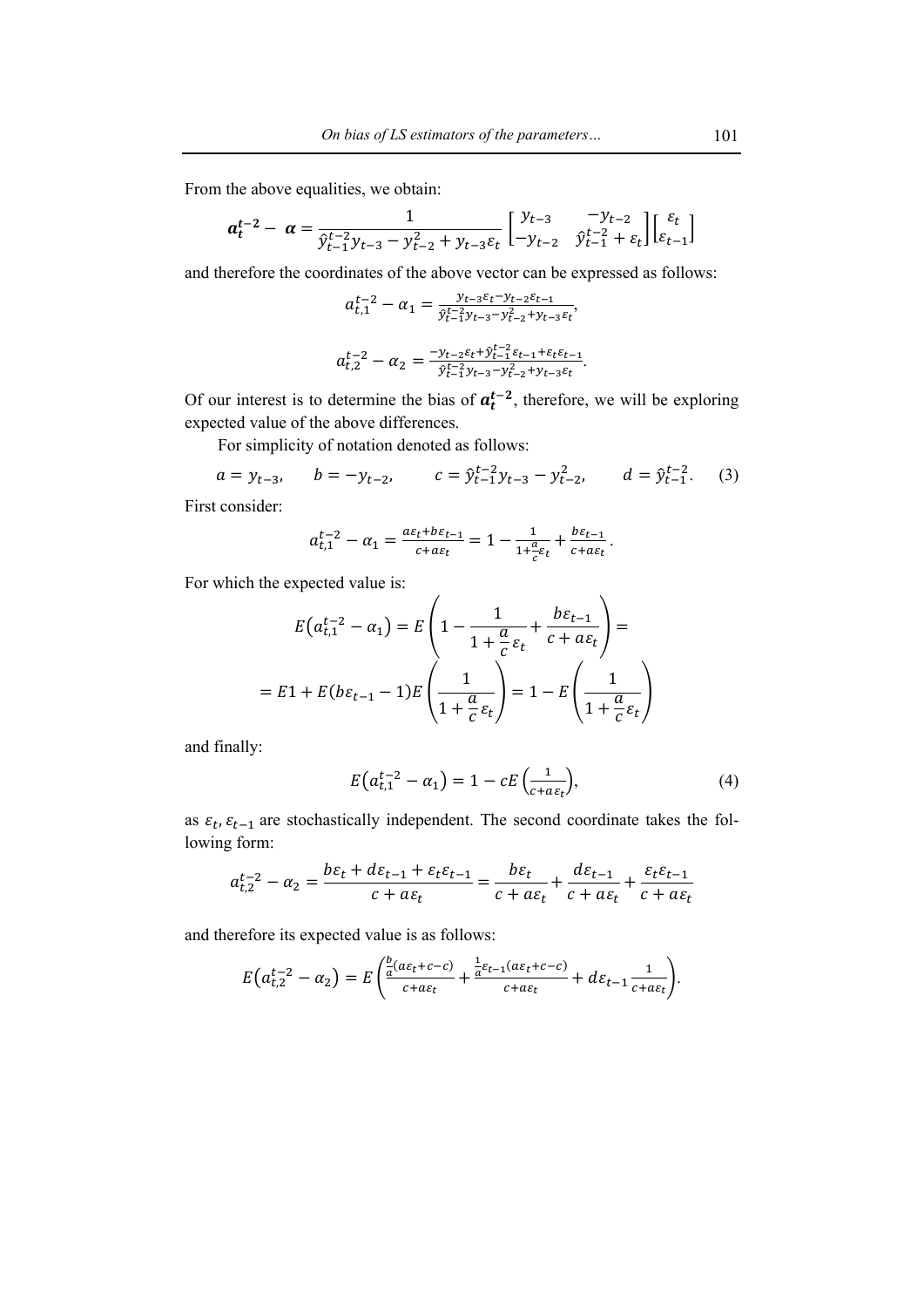This gives further:

$$
E(a_{t,2}^{t-2} - \alpha_2) = E\left(\frac{b}{a} - \frac{cb}{a}\frac{1}{c + a\varepsilon_t} + \frac{\varepsilon_{t-1}}{a} + \left(d - \frac{c}{a}\right)\varepsilon_{t-1}\frac{1}{c + a\varepsilon_t}\right)
$$

and therefore under assumptions of the random variables  $\varepsilon_{t-1}$  and  $\varepsilon_t$ , and based on the properties of expectation, we have:

$$
E(a_{t,2}^{t-2} - \alpha_2) = \frac{b}{a} + E\left(\left(d - \frac{c}{a}\right)\varepsilon_{t-1} - \frac{cb}{a}\right)E\left(\frac{1}{c + a\varepsilon_t}\right) =
$$

$$
= \frac{b}{a} - \frac{cb}{a}E\left(\frac{1}{c + a\varepsilon_t}\right)
$$

and finally obtaining:

$$
E\left(a_{t,2}^{t-2} - a_2\right) = \frac{b}{a} - \frac{cb}{a}E\left(\frac{1}{c + a\varepsilon_t}\right). \tag{5}
$$

From (4) and (5) it is evident that bias of  $a_t^{t-2}$  depends stochastically only on  $E\left(\frac{1}{c+a\epsilon_t}\right)$ , and this expected value is to be investigated next.

### **2. Preliminary outcomes**

Assume that  $f(x)$  is a density function of normal distribution with mean zero and standard deviation  $\sigma$ , that is  $f(x) = \frac{1}{\sqrt{2\pi\sigma}} \exp\left(-\frac{x^2}{2\sigma^2}\right)$ . Note that the random variable  $Y = \frac{1}{c + aX}$  is undefined when  $X = -\frac{c}{a}$ , and near this point it attains very high or very low values without boundaries.

In determining the expectation of the function  $q(X)$  of the of a random variable X with distribution density function  $f(x)$  we will use the following useful classic identity [Ross, 2010]:

$$
E[g(X)] = \int_{-\infty}^{\infty} g(x) f(x) dx.
$$

The integral of the expectation of interest is an improper integral of both type I and type II, therefore, it must be presented as follows:

$$
E\left(\frac{1}{c+a\varepsilon_t}\right) = \int_{-\infty}^{-\frac{c}{a}} \frac{1}{c+ax} f(x) dx + \int_{-\frac{c}{a}}^{\infty} \frac{1}{c+ax} f(x) dx =
$$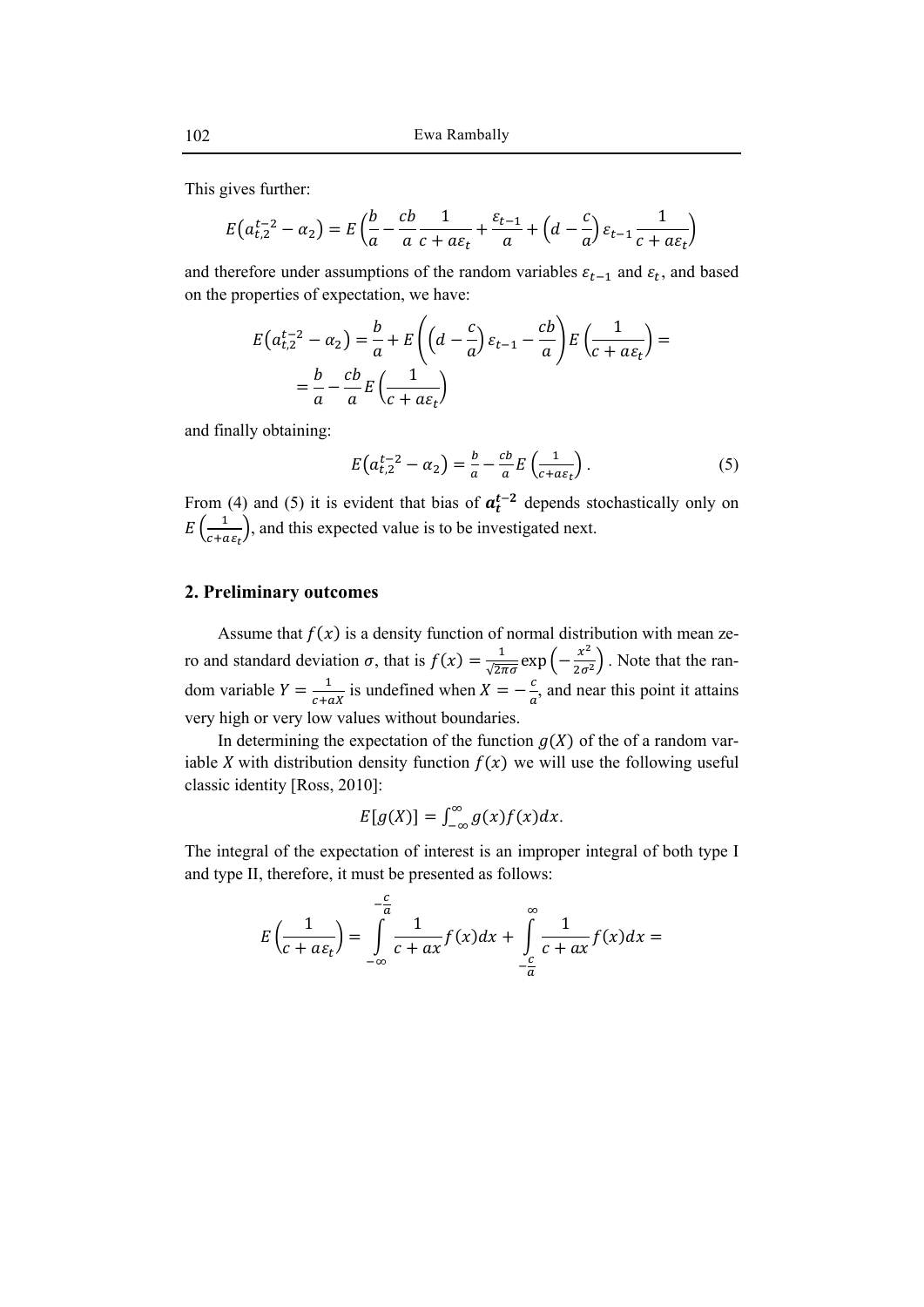$$
= \int_{-\infty}^{-\frac{c}{a}-q} \frac{1}{c+ax} f(x) dx + \int_{-\frac{c}{a}-q}^{-\frac{c}{a}} \frac{1}{c+ax} f(x) dx +
$$
  
+ 
$$
\int_{-\frac{c}{a}}^{-\frac{c}{a}+q} \frac{1}{c+ax} f(x) dx \int_{-\frac{c}{a}+q}^{\infty} \frac{1}{c+ax} f(x) dx,
$$

where  $q, q > 0$  is an arbitrary constant. Denote:

$$
I_1(q) := \int_{-\infty}^{-\frac{c}{a} - q} \frac{1}{c + ax} f(x) dx,
$$
  
\n
$$
I_2(q) := \int_{-\frac{c}{a} - q}^{-\frac{c}{a}} \frac{1}{c + ax} f(x) dx + \int_{-\frac{c}{a}}^{-\frac{c}{a} + q} \frac{1}{c + ax} f(x) dx,
$$
  
\n
$$
I_3(q) := \int_{-\frac{c}{a} + q}^{\infty} \frac{1}{c + ax} f(x) dx.
$$

Consider the integral  $I_2(q)$ . Denote  $g(x) = \frac{1}{c + ax}$ . The graph of the function  $y = g(x)$  is symmetrical about the point  $\left(-\frac{c}{a}, 0\right)$ , therefore for any real value  $k, k \neq -\frac{c}{a}$ ,  $g\left(-\frac{c}{a} + k\right) = -g(-\frac{c}{a} - k)$ . Function  $f(x)$  is symmetrical about the *y*-axis, that is  $f(-x) = f(x)$ :

$$
I_2(q) = \int_{-\frac{c}{a}}^{-\frac{c}{a}+q} \frac{-1}{c+ax} f\left(x \pm 2 \left| -\frac{c}{a} \right| \right) dx + \int_{-\frac{c}{a}}^{-\frac{c}{a}+q} \frac{1}{c+ax} f(x) dx =
$$
  
= 
$$
\int_{-\frac{c}{a}}^{-\frac{c}{a}+q} \frac{1}{c+ax} \left(f(x) - f\left(x \pm 2 \left| -\frac{c}{a} \right| \right) \right) dx.
$$

The graph below represents the idea of using translation and reflection to produce the above formula for  $I_2(q)$ .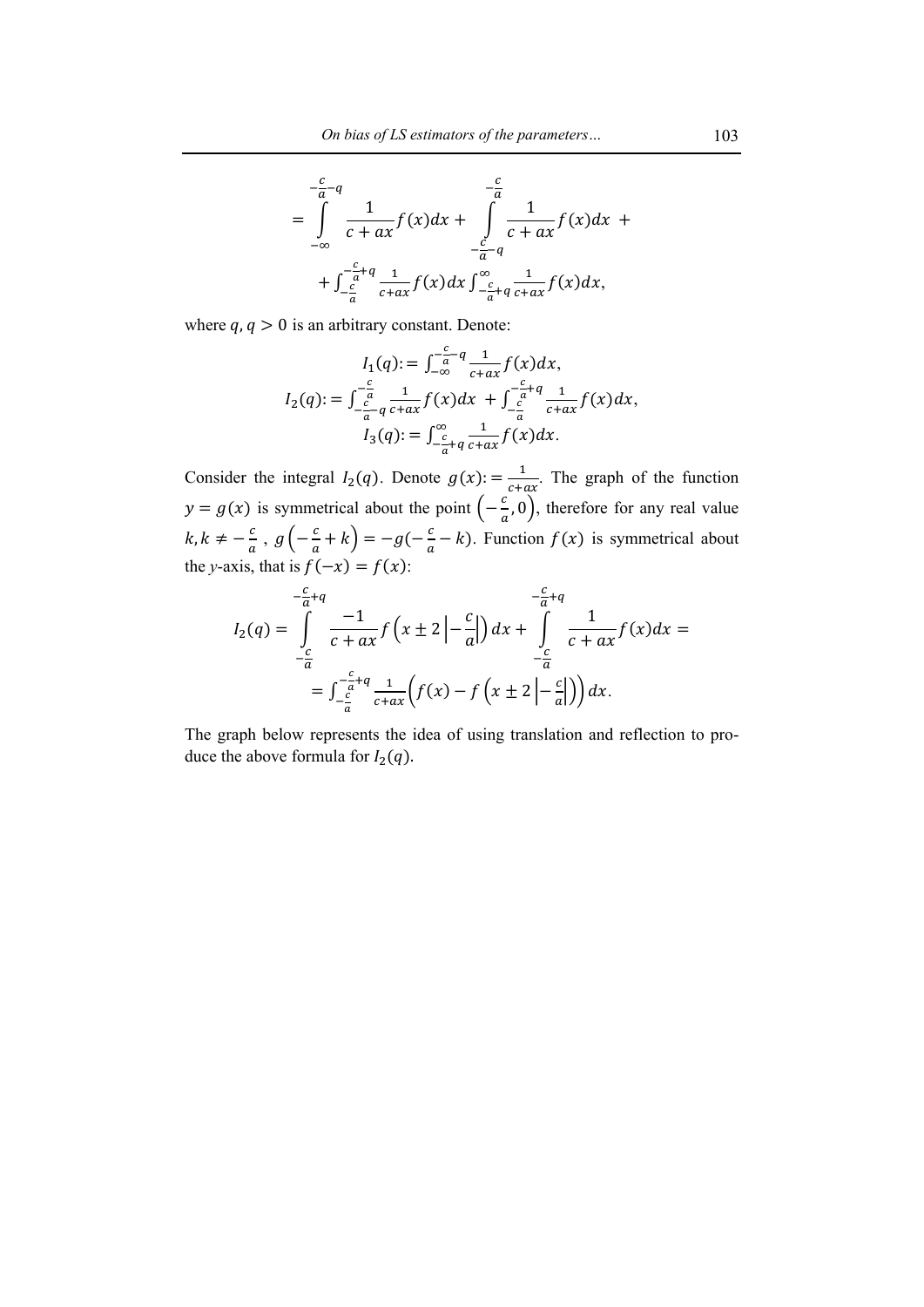

**F Fig. . 1.** f App den f  $(x$ prox nsity  $x +$ xim y fun  $2<sup>1</sup>$ mate ncti  $-\frac{c}{a}$ gra  $\frac{1}{f}$  $\ket$  )  $=$ aphs  $f(x)$  $= f$ s of  $x)$  (d  $(x +$  $g(x)$ dark  $+2$  $(x) =$ k blu  $\epsilon$  $\frac{c}{a}$ )  $\lim_{x \to 0^+}$ (lig  $\mathbf{1}$  $\int_{\ast}^{+}$ ax<br> $\int_{\ast}^{+}$  S ght b (re shift blue ed) a ted n e) \*\*\* and norm \* $-g$ mal  $g(x)$ l den ሻ (b nsit row ty fu wn)\* unct of tion the n normal

Source: Own research.

Define:

$$
h(x) := f(x) - f\left(x \pm 2 \left| -\frac{c}{a} \right| \right).
$$
\n
$$
I_2(q) = \int_{c}^{-\frac{c}{a} + q} g(x)h(x)dx.
$$
\n(7)

We can represent:

$$
I_2(q) = \int_{-\frac{c}{a}}^{-\frac{c}{a}+q} g(x)h(x)dx.
$$
 (7)

Based on the definition of absolute value, here quoted for convenience of the reader in the needed case:

$$
\left| -\frac{c}{a} \right| = \begin{cases} -\frac{c}{a}, & \text{if } -\frac{c}{a} \ge 0 \\ \frac{c}{a}, & \text{if } -\frac{c}{a} < 0 \end{cases}
$$

o on t the inte erval  $\left[-\frac{c}{a}, -\frac{c}{a} + q\right]$ , we need to consider the following cases:

1) if 
$$
-\frac{c}{a} > 0
$$
,  $a > 0$  (or  $a > 0$ ,  $c < 0$ ), then  $h(x) = f(x) - f(x - 2 \left| -\frac{c}{a} \right|) =$   
\n $= f(x) - f(x + 2\frac{c}{a}) \le 0;$   
\n2) if  $-\frac{c}{a} < 0$ ,  $a < 0$  (or  $a < 0$ ,  $c < 0$ ), then  $h(x) = f(x) - f(x + 2 \left| -\frac{c}{a} \right|) =$   
\n $= f(x) - f(x + 2\frac{c}{a}) \ge 0;$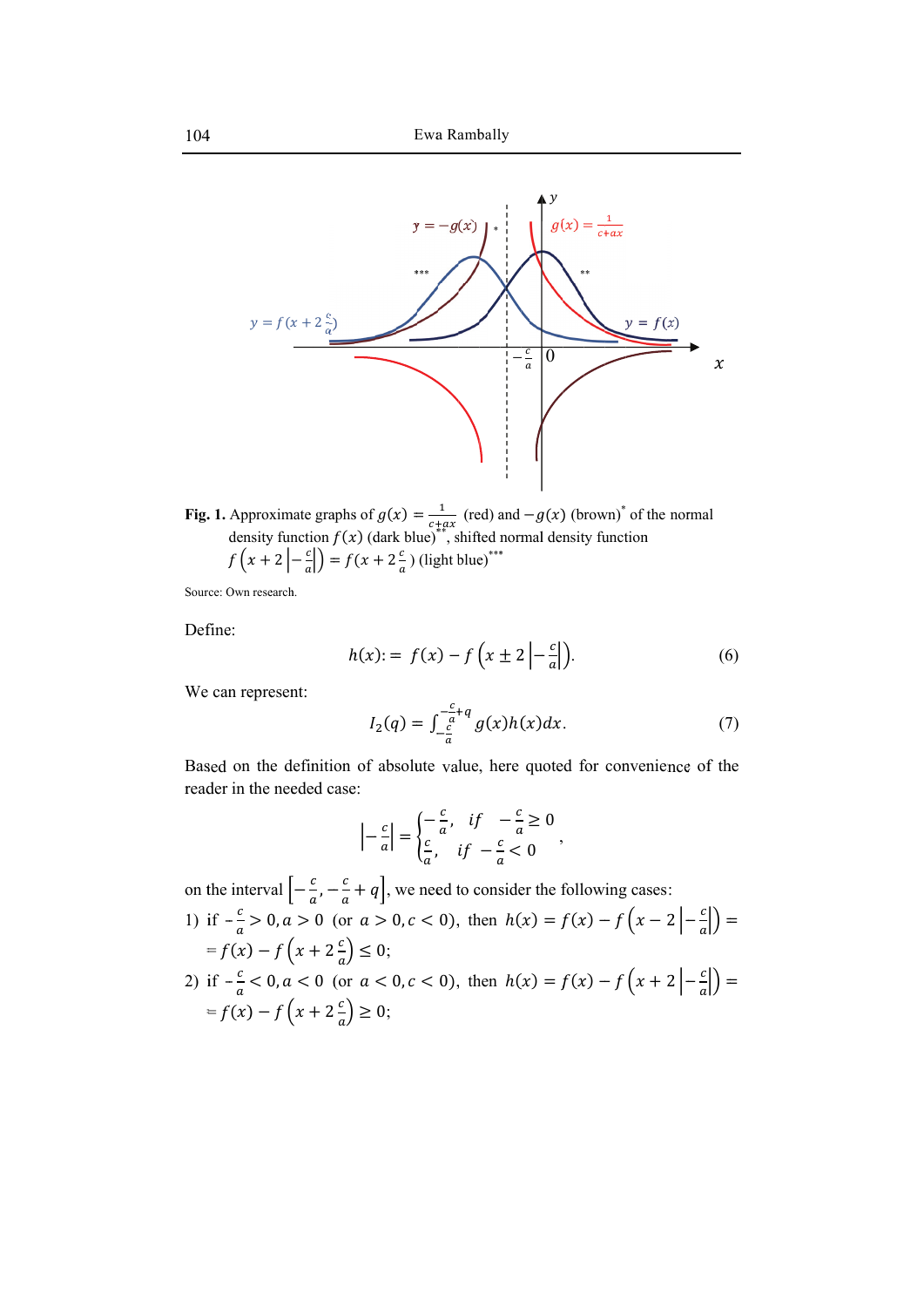- 3) if  $-\frac{c}{a} < 0, a > 0$  (or  $a > 0, c > 0$ ), then  $h(x) = f(x) f(x + 2 \left| -\frac{c}{a} \right|) =$  $= f(x) - f(x) + 2\frac{c}{a} \ge 0;$
- 4) if  $-\frac{c}{a} > 0, a < 0$  (or  $a < 0, c > 0$ ), then  $h(x) = f(x) f(x 2 \left| -\frac{c}{a} \right|) =$  $= f(x) - f(x) + 2\frac{c}{a} \le 0.$

Continuing under the assumption that  $x \in \left[ -\frac{c}{a}, -\frac{c}{a} + q \right]$ , the above cases give the following outcomes about the integral  $I_2(q)$  respectively.

*Preposition 1. For every*  $q > 0$  *and for every*  $x \in \left[ -\frac{c}{a}, -\frac{c}{a} + q \right]$ *: l*) If  $a > 0, c < 0, h(x) \leq 0, g(x) > 0$ , then  $I_2(q) < 0$ ; *2)* If  $a < 0, c < 0, h(x) \ge 0, g(x) < 0$ , then  $I_2(q) < 0$ ; *3*) If  $a > 0, c > 0, h(x) \ge 0, g(x) > 0$ , then  $I_2(q) > 0$ , 4) If  $a < 0, c > 0, h(x) \leq 0, g(x) < 0$ , then  $I_2(q) > 0$ .

**Proof.** The proof is directly obtained from (7) and properties of integrals.

Due to symmetries of the above cases the value of the integral  $I_2(q)$  in case 1. and 2. is the same, as well the value of the integral  $I_2(q)$  in cases 3. and 4. is the same for any real value  $q > 0$ .

In the preposition below, it is shown that the value of the integral  $I_2(q)$  for cases 1. and 2. differs from the value of this integral in cases 3. and 4. only by the sign.

 $\frac{r}{\epsilon}$ **Preposition 2.** Let  $I_2(q, p, r) = \int_{r}^{\frac{r}{p}+q} g(x)h(x)dx$  $-\frac{r}{p}$ *.*

*Assume*  $q > 0$ *. Consider*  $I_2(q, a, c)$  with  $a > 0, c > 0$ ,  $I_2(q, a, d)$ , with  $d =$  $= -c < 0, I_2(q, b, c),$  with  $b = -a < 0, I_2(q, b, d)$ , with d and b are as earlier. Then  $I_2(q, b, c) = I_2(q, a, c) > 0$  and  $I_2(q, a, d) = I_2(q, b, d) = -I_2(q, a, c)$ < 0*.* 

**Proof.** We will show one of the given equalities. In the similar manner the remaining equalities can be proven. Consider and arbitrary value  $0 \le m \le q$ , then the number  $-\frac{c}{a} + m \in \left[-\frac{c}{a}, -\frac{c}{a} + q\right]$  and the value of the function  $f(x)$  –  $-f\left(x+2\frac{c}{a}\right)$  at  $-\frac{c}{a}+m$ . We have the following equalities:

$$
\left(f(x) - f\left(x + 2\frac{c}{a}\right)\right)\Big|_{-\frac{c}{a}+m} = f\left(-\frac{c}{a} + m\right) - f\left(-\frac{c}{a} + m + 2\frac{c}{a}\right) =
$$
\n
$$
= f\left(-\frac{c}{a} + m\right) - f\left(\frac{c}{a} + m\right) = f\left(\frac{d}{a} + m\right) - f\left(-\frac{d}{a} + m\right) =
$$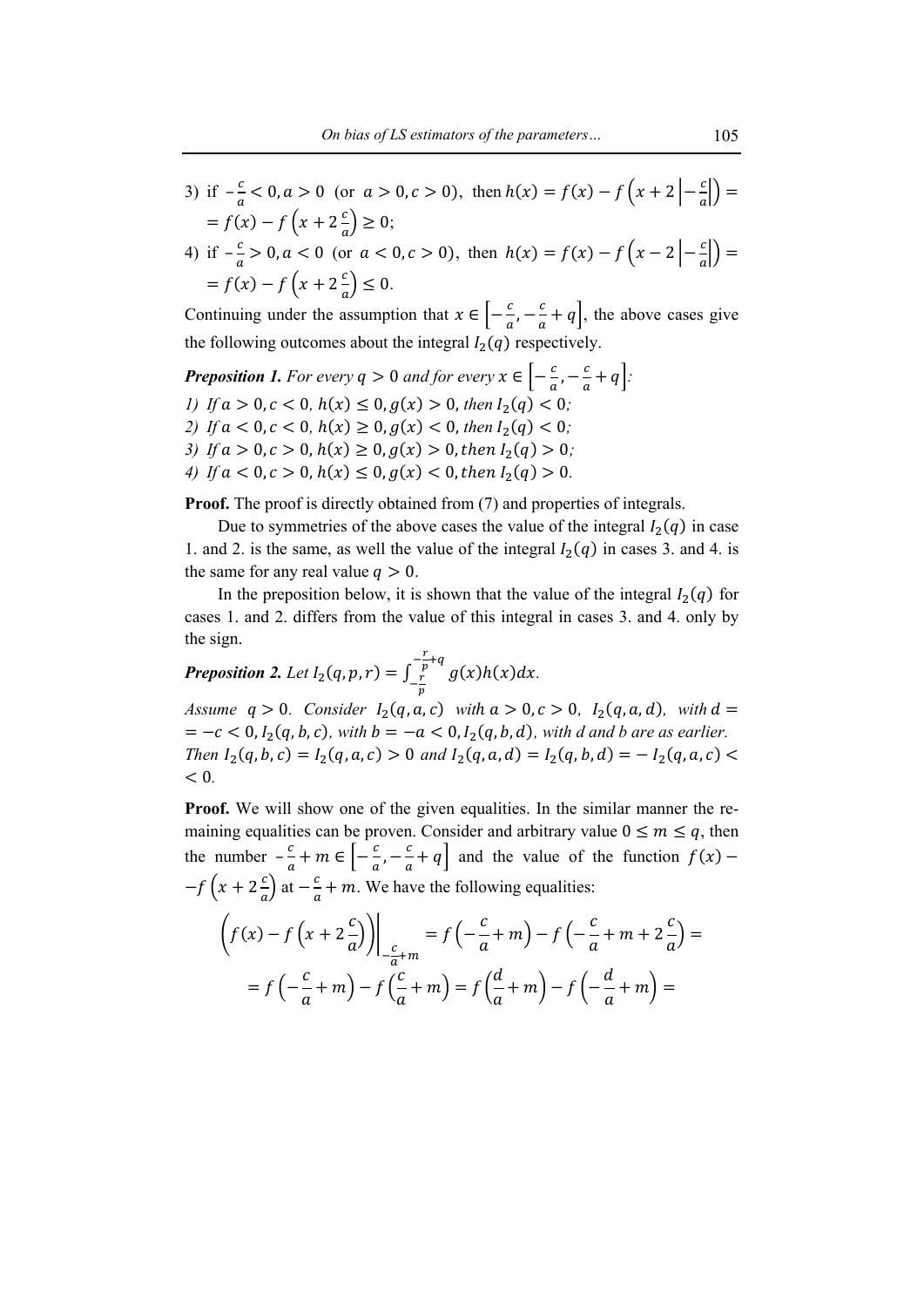$$
= f\left(-\frac{d}{a} + m + 2\frac{d}{a}\right) - f\left(-\frac{d}{a} + m\right) = \left(f\left(x + 2\frac{d}{a}\right) - f(x)\right)\Big|_{-\frac{d}{a} + m}.
$$

Thus:

$$
\left(f(x) - f\left(x + 2\frac{c}{a}\right)\right)\Big|_{-\frac{c}{a} + m} = -\left(f(x) - f\left(x + 2\frac{d}{a}\right)\right)\Big|_{-\frac{d}{a} + m}.
$$

In addition:

$$
\left. \frac{1}{c+ax} \right|_{-\frac{c}{a}+m} = \frac{1}{am} = \frac{1}{d+ax} \Big|_{-\frac{d}{a}+m}.
$$

Therefore, the values of the functions under the integrals,  $I_2(q, a, c)$ ,  $I_2(q, a, d)$  at each point distant from  $-\frac{c}{a}$  and  $-\frac{d}{a}$  respectively by and arbitrary  $m > 0$  differ only by sign. Thus,  $I_2(q, a, c) = -I_2(q, a, d)$ . In addition  $I_2(q, a, c) > 0$ , because in this case both  $g(x) > 0$  and  $h(x) > 0$  for all  $x \geq -\frac{c}{a}$ .

In conclusion: to determine  $I_2(q)$  in any of the four cases expressed in preposition 1., it is sufficient to determine  $I_2(q)$  of the cases, say for  $a > 0, c > 0$ , and then appropriately adjust the sign.

In the analysis to follow we will consider the case for  $a > 0, c > 0$ . **Assume**  $a > 0$ **,**  $c > 0$ **.** Under the assumption of normal distribution  $N(0, \sigma)$  of the random variables  $\varepsilon_t$ , the direct form of the difference  $f(x) - f(x + 2\frac{c}{a})$  is derived as follows:

$$
h(x) = \frac{1}{\sqrt{2\pi\sigma}} \exp\left(-\frac{x^2}{2\sigma^2}\right) - \frac{1}{\sqrt{2\pi\sigma}} \exp\left(-\frac{\left(x + 2\frac{c}{a}\right)^2}{2\sigma^2}\right)
$$

and therefore:

$$
h(x) = \frac{1}{\sqrt{2\pi\sigma}} \exp\left(-\frac{x^2}{2\sigma^2}\right) \left(1 - \exp\left(\frac{-2c}{a^2\sigma^2}(ax + c)\right)\right). \tag{8}
$$

For convenience of notation denote  $S = \frac{-2c}{a^2 \sigma^2}$ . Under the assumption of  $a > 0$ ,  $c > 0$ , we have  $S < 0$ .

Based on (8), the integral  $I_2(q)$  can be expressed as follows:

$$
I_2(q) = \frac{1}{\sqrt{2\pi\sigma}} \int\limits_{-\frac{c}{a}}^{-\frac{c}{a}+q} \frac{1}{c+ax} \exp\left(-\frac{x^2}{2\sigma^2}\right) \left(1 - \exp\left(S(ax+c)\right)\right) dx
$$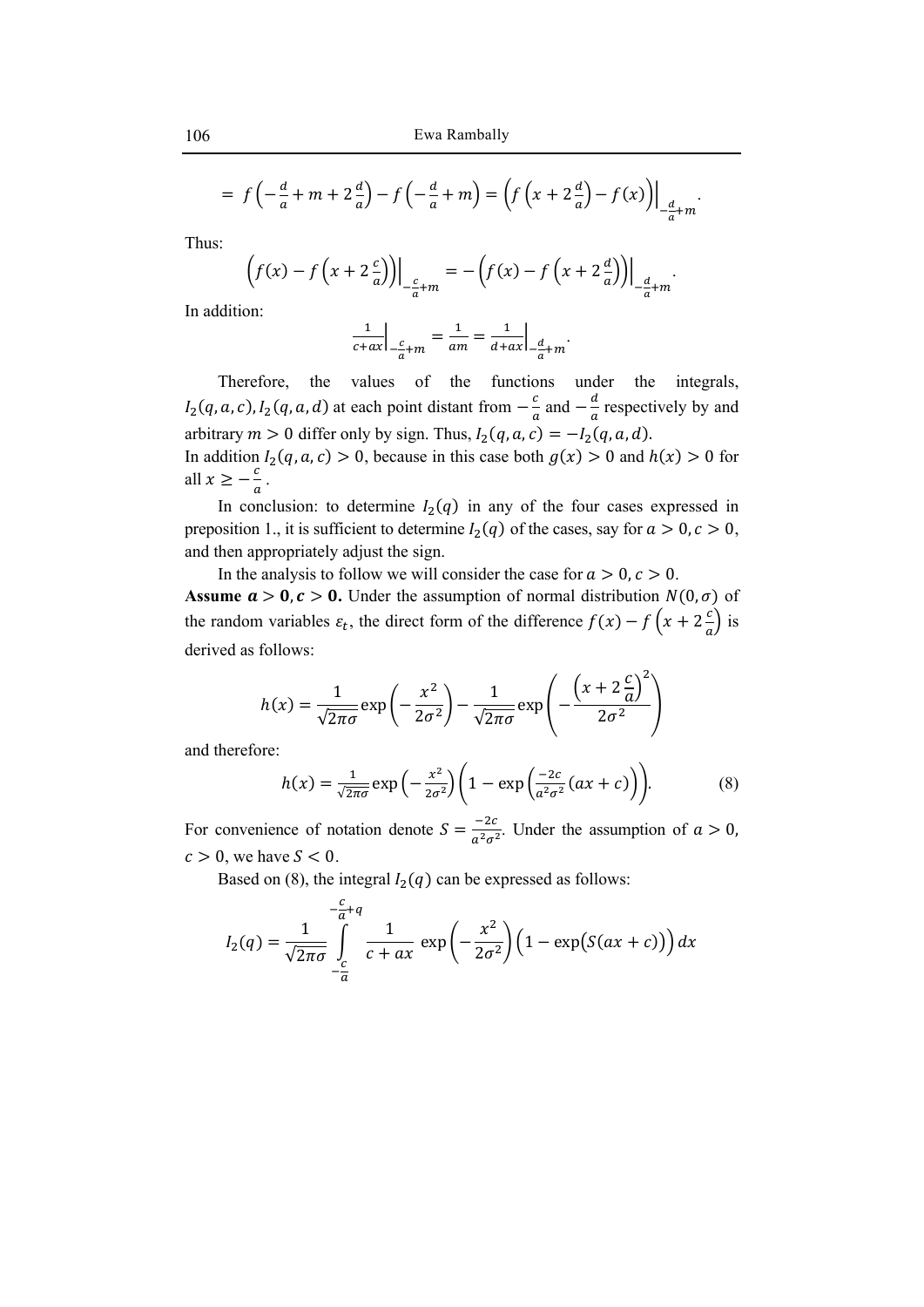and finally:

$$
I_2(q) = \int_{-\frac{c}{a}}^{-\frac{c}{a}+q} \frac{1}{c+a x} f(x) \left(1 - \exp\big(S(ax + c)\big)\right) dx. \tag{9}
$$

Observe that:

$$
E\left(\frac{1}{c+a\varepsilon_t}\right) = \lim_{q \to \infty} I_2(q). \tag{10}
$$

By substituting  $u = ax + c$  integral in (9) obtains the form:

$$
I_2(q) = \frac{1}{a} \int_0^{aq} \frac{1}{u} f\left(\frac{u-c}{a}\right) (1 - \exp(Su)) du.
$$
 (11)

Or in a more concise form:

$$
I_2(q) = \frac{1}{a} \int_0^{aq} f\left(\frac{u-c}{a}\right) G(u) du, \tag{12}
$$

where  $G(u) = \frac{1 - \exp(su)}{u}$ .

The integral (9) and therefore the integral (10) are not elementary integrals. We can approximate them by using numerical methods, we can establish boundaries for its value or evaluate using power series approach. Below discussed series representation of  $G(u)$ .

*Preposition 3. Assume*  $a > 0, c > 0$ *:* 

$$
\int_{0}^{aq} G(u)dx = -\sum_{k=1}^{\infty} \frac{(Saq)^k}{k \cdot k!}
$$

*and the series on the right hand side is and alternating, absolutely convergent series with the radius of convergence* ∞*.* 

**Proof.** Consider the fact [Bronsztejn, Siemiendiajew, 1996, p. 479, formula 451] that:

$$
\int \frac{e^{ax}}{x} dx = \ln|x| + \frac{ax}{1 \cdot 1!} + \frac{(ax)^2}{2 \cdot 2!} + \frac{(ax)^3}{3 \cdot 3!} + \cdots
$$

thus, we obtain:

$$
\int_{0}^{aq} G(u)dx = \int_{0}^{aq} \frac{1}{u}dx - \int_{0}^{aq} \frac{\exp(Su)}{u}dx
$$

$$
= \left[ ln|u| - ln|u| - \frac{Su}{1 \cdot 1!} - \frac{(Su)^2}{2 \cdot 2!} - \frac{(Su)^3}{3 \cdot 3!} - \dots \right]_{0}^{aq}
$$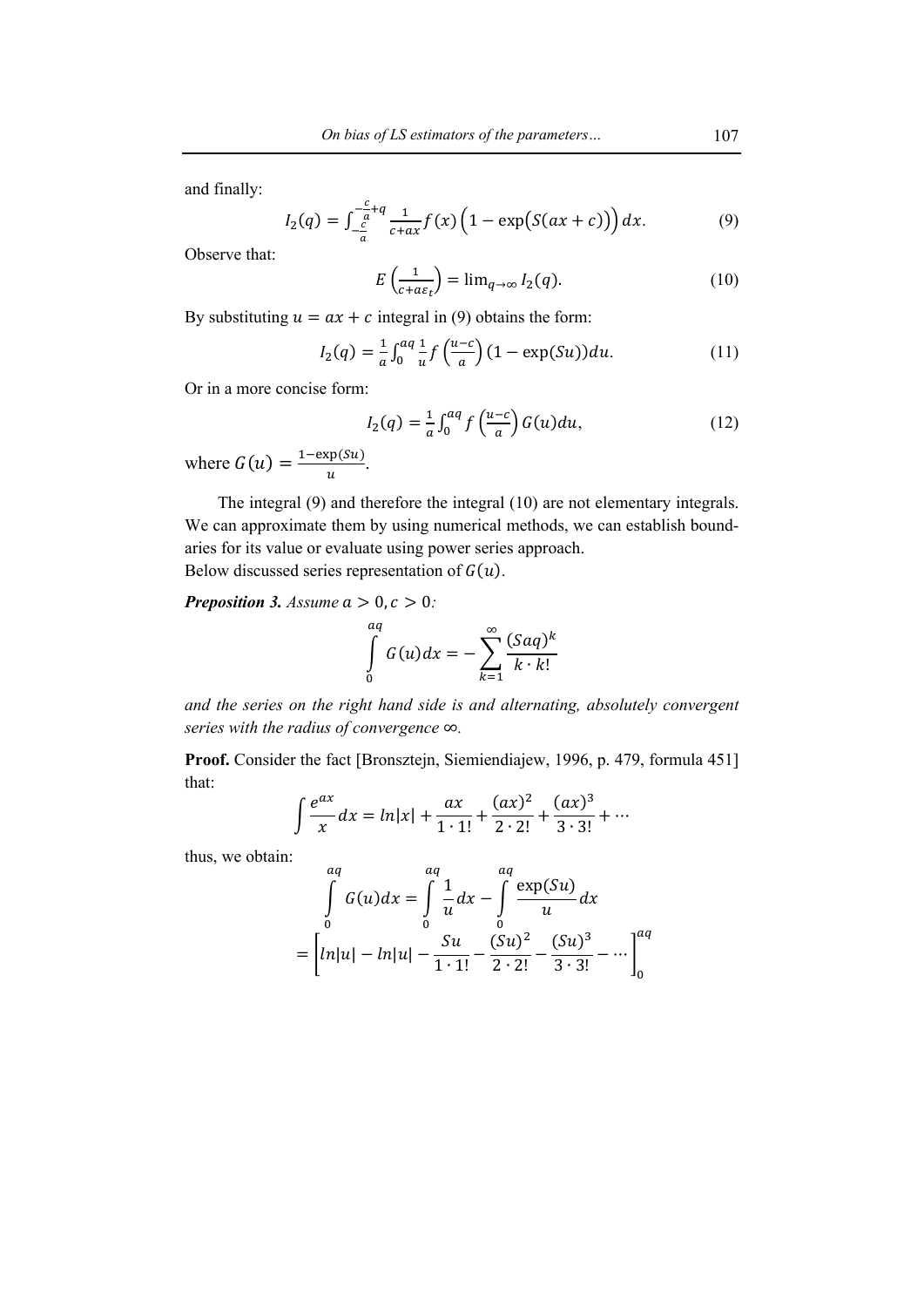and further, considering the definite integral and the explicit form of S, we have:

$$
\int_0^{aq} G(u)dx = -\sum_{k=1}^{\infty} \frac{\left(\frac{-2c}{a^2 \sigma^2} aq\right)^k}{k \cdot k!} = -\sum_{k=1}^{\infty} \frac{(Saq)^k}{k \cdot k!}.
$$
 (13)

The integral in (10) will be used in the second part of this paper.

Assuming that  $a > 0$ ,  $c > 0$ , we have that  $S < 0$ , and therefore the series in (13) this is an alternating series. Let  $a_k = \frac{(|S| \cdot aq)^k}{k \cdot k!} > 0$  for  $q > 0$ . Note that  $\lim_{k\to\infty} \frac{a_{k+1}}{a_k}$  $\frac{g_{k+1}}{g_{k+1}} = \frac{S a q \cdot k}{(k+1)^2} = 0$ . In addition, there exists a natural number  $k_0, k_0 \geq 0$  $\geq 1$  such that  $\frac{a_{k+1}}{n}$  $\left|\frac{k+1}{a_k}\right| = \frac{|S| a q \cdot k}{(k+1)^2} < 1$  for all  $k > k_0$  and thus the sequence  $(a_k : k > k_0)$  $> k_0$ ) of all but some initial terms is decreasing. Based on the alternating series, test of the series is convergent for every value of q. Since  $\lim_{k\to\infty} \left| \frac{a_{k+1}}{a_k} \right|$  $\left|\frac{k+1}{a_k}\right| = 0$  the convergence is unconditional for every value of  $q, q > 0$ . This implies convergence of the sequence of partial sums  $\left(\sum_{k=1}^{n} \frac{(saq)^k}{k \cdot k!}\right)$  $\frac{n}{k-1} \frac{(S a q)^n}{k! k!}$ :  $n > 0$  for every  $q > 0$ . Therefore, the radius of convergence is infinity.

**Preposition 4.** Assume  $a \neq 0$ . Consider  $E\left(\frac{1}{r+p\varepsilon_t}\right) = \lim_{q \to \infty} I_2(q, p, r)$ . Con*sider cases as in preposition 2. We have the following:* 

$$
E\left(\frac{1}{c+b\epsilon_t}\right) = E\left(\frac{1}{c+a\epsilon_t}\right) > 0 \quad \text{and} \quad E\left(\frac{1}{d+a\epsilon_t}\right) = E\left(\frac{1}{d+b\epsilon_t}\right) = -E\left(\frac{1}{c+a\epsilon_t}\right) < 0.
$$

**Proof.** The thesis is proven directly from preposition 2., the fact that  $E\left(\frac{1}{r+p\epsilon_t}\right) = \lim_{q\to\infty} I_2(q,p,r)$  and properties of the integral. In fact it is an extension of the preposition 2 to the improper integral  $\lim_{q\to\infty} I_2(q, p, r)$ .

# **3.** Expectation of  $\frac{1}{c+ax}$  and evaluation of the bias

First, we will investigate the boundaries for this integral, and subsequently, using the power series approach, this integral will be evaluated as  $q \rightarrow +\infty$ , leading to evaluating of the expected value of the random variable  $Y = \frac{1}{c + a\epsilon_t}$ , and further the bias of the LS estimates of the parameters of model (1) when given four observations.

**Theorem 2.** *If*  $a > 0, c > 0$  *the following inequalities give boundaries for*  $E\left(\frac{1}{c+ax}\right)$ :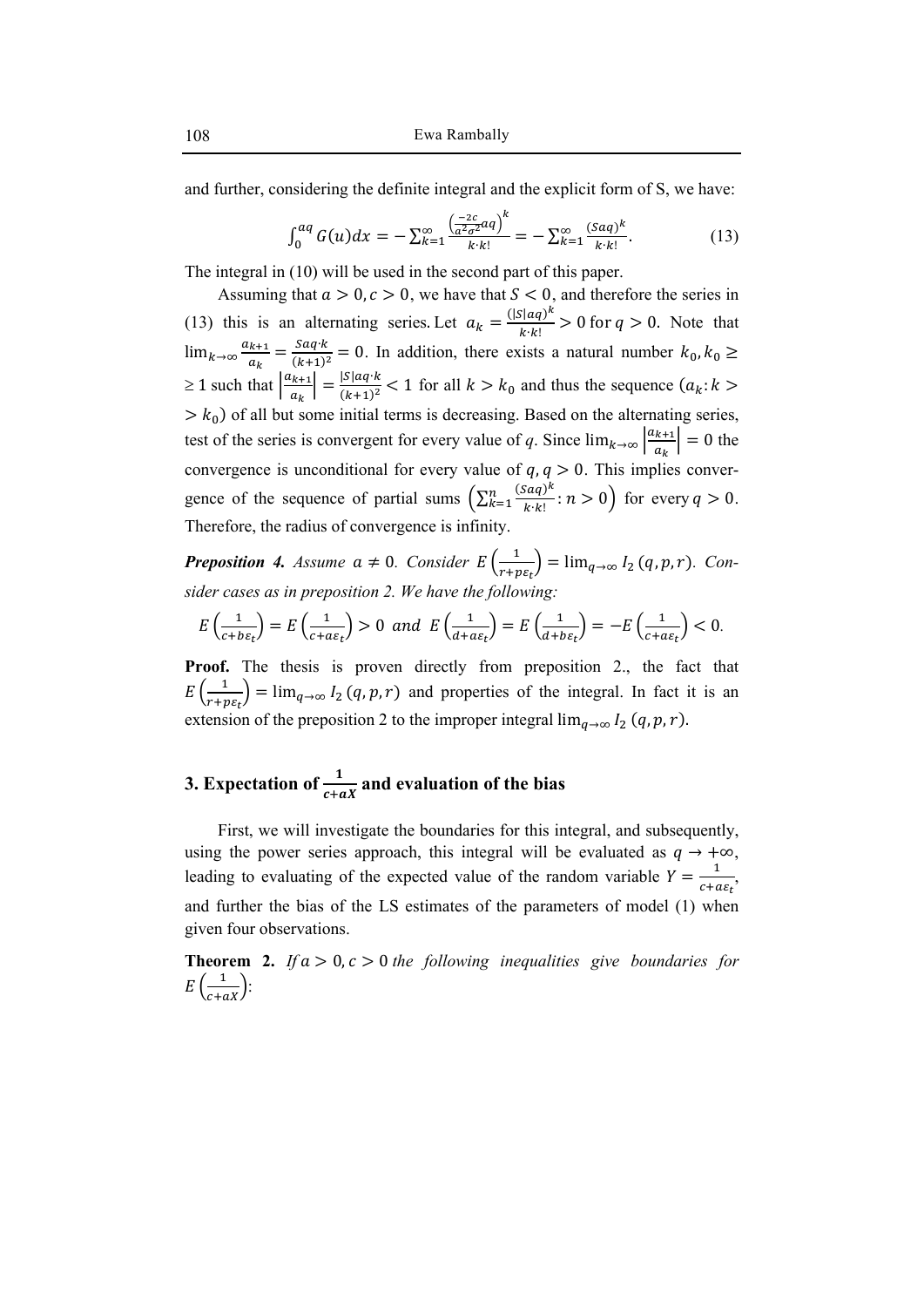$$
\frac{I(q) \cdot f\left(-\frac{c}{a}\right)}{a} < E\left(\frac{1}{c+aX}\right) < \frac{I(q) \cdot f\left(-\frac{c}{a} + q\right)}{a} + \frac{1}{aq} \left(1 - F\left(-\frac{c}{a} + q\right)\right) < \infty, \quad (14)
$$

*where*  $I(q)$  *is defined as in (10), and also:* 

$$
0 < E\left(\frac{1}{c+a\lambda}\right) < -S\left(1 - F\left(-\frac{c}{a}\right)\right),\tag{15}
$$

*where S is as defined by formula (8).* 

**Proof.** If  $a, c > 0$  ( $S < 0$ ), the function  $\frac{1}{ax+c}$  is decreasing, therefore the integral  $I_1(q) + I_3(q)$ , where  $I_1(q)$  and  $I_3(q)$  are defined earlier, can be bounded as follows:

$$
I_1(q) + I_3(q) < \frac{1}{aq} \int\limits_{-c \atop -a + q}^{\infty} f(x) dx = \frac{1}{aq} \left( 1 - F\left(-\frac{c}{a} + q\right) \right).
$$

In such case, it is obtained that for any chosen  $0 < q < \infty$ :

$$
0 < \frac{I(q) \cdot f\left(-\frac{c}{a}\right)}{a} < E\left(\frac{1}{c+aX}\right) = I_2(q) + I_1(q) + I_3(q) < \frac{I(q) \cdot f\left(-\frac{c}{a} + q\right)}{a} + \frac{1}{aq} \left(1 - F\left(-\frac{c}{a} + q\right)\right) < \infty
$$

and the expression  $\frac{I(q)f(-\frac{c}{a}+q)}{a} + \frac{1}{aq}\left(1 - F\left(-\frac{c}{a}+q\right)\right)$  provides upper boundary for  $E\left(\frac{1}{c+aX}\right)$  for any arbitrary chosen  $q > 0$ .

On the other hand, we have as follows:

$$
E\left(\frac{1}{c+a x}\right) = \frac{1}{a}\lim_{q\to\infty}\int_0^{aq} g(u) f\left(\frac{u-c}{a}\right) du.
$$

Based the fact that  $0 < g(u) < -S$ , we have:

$$
0 < E\left(\frac{1}{c+a\lambda}\right) < \frac{-S}{a} \int_0^{aq} f\left(\frac{u-c}{a}\right) du.
$$

Since the integral  $\frac{1}{a} \int_0^{aq} f\left(\frac{u-c}{a}\right) du = \int_{-\frac{c}{a}}^{-\frac{c}{a}}$  $\int_0^{u} f\left(\frac{u-c}{a}\right) du = \int_{-\frac{c}{a}}^{a} f(x) dx$  $\frac{c}{a}$ +q  $-\frac{c}{a}$ . Therefore:

$$
0 < E\left(\frac{1}{c + aX}\right) < -S\left(1 - F\left(-\frac{c}{a}\right)\right),
$$

where, as defined before,  $S = \frac{-2c}{a^2 \sigma^2}$ .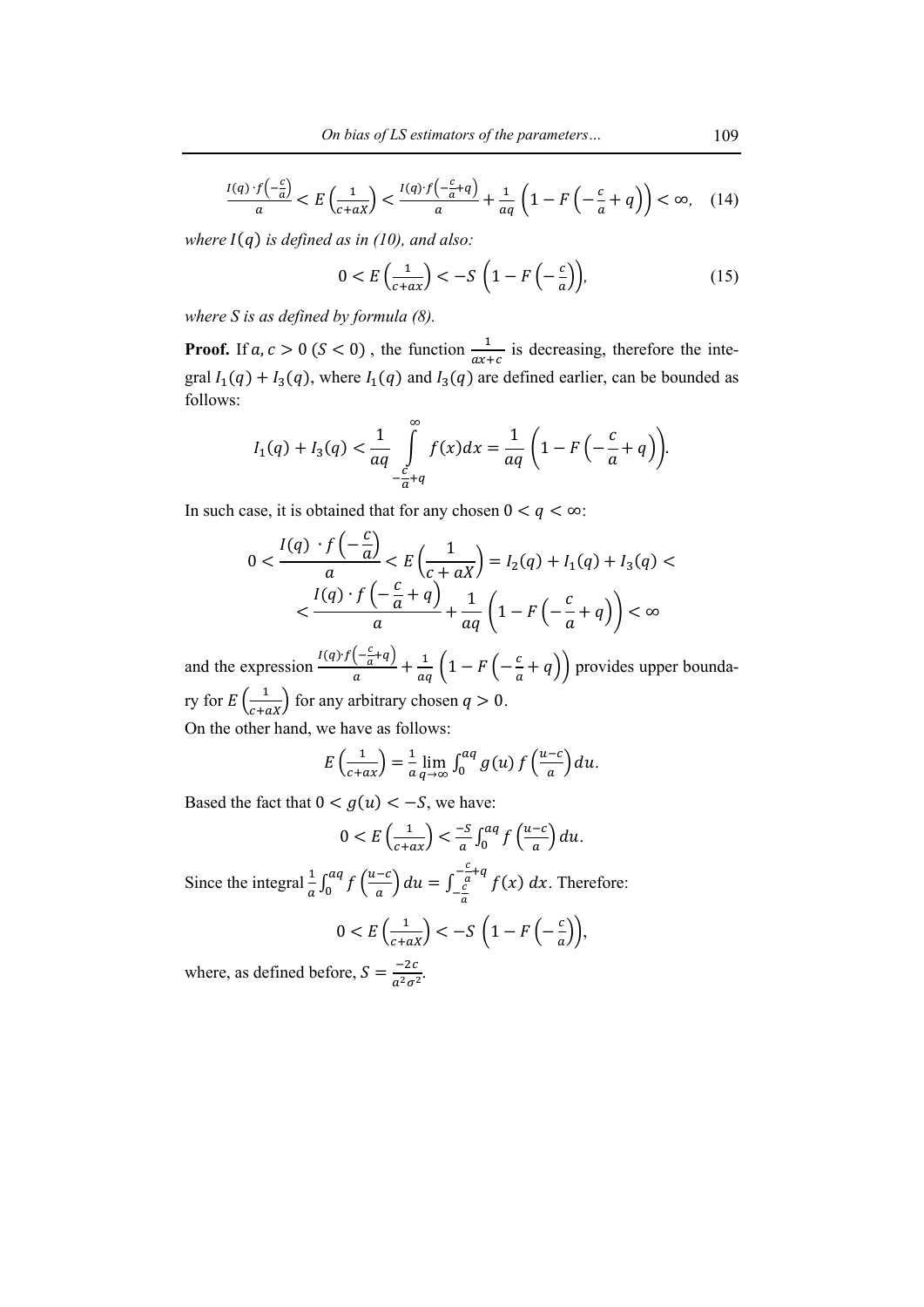The above theorem gives boundaries for  $E\left(\frac{1}{c+aX}\right)$  and their value depends on  $q$ . It would be interesting to investigate for what value of  $q$  such bordering of  $E\left(\frac{1}{c+ax}\right)$  is most effective, that is it gives the shortest possible interval in which  $E\left(\frac{1}{c+ax}\right)$  is located.

Another approach is to use the power series to evaluation of  $E\left(\frac{1}{c+aX}\right)$ . In this approach we derive the exact formula for  $E\left(\frac{1}{c+aX}\right)$ , which the bias of the random variable  $\frac{1}{c+ax}$ .

**Theorem 3.** *Assume that random variable X has normal distribution with mean zero and standard deviation*  $\sigma$ *. The expected value of the random variable*  $Y =$  $=\frac{1}{aX+c}$ , where  $a>0$ ,  $c>0$  is given by the expression:

$$
E\left(\frac{1}{c+a\varepsilon_t}\right) = -\frac{1}{\sqrt{2\pi\sigma}}\sum_{k=1}^{\infty} \frac{s^k}{k!} \left[\sum_{i=0}^k a^{i+1} c^{k-i} I_2^*(i,\infty)\right],\tag{16}
$$

where  $S = \frac{-2c}{a^2 \sigma^2}$ , and:

$$
I_2^*(2l-1,\infty) = e^{-\frac{c^2}{2a^2\sigma^2}} \sum_{i=0}^l \frac{l!}{(l-i)!} \left(\frac{c^2}{2a^2\sigma^2}\right)^{l-i}
$$
(17)

*and:* 

$$
I_2^*(2l, \infty) = \sqrt{2\pi\sigma} \sigma \prod_{i=1}^l (2i-1) \left(1 - F\left(-\frac{c}{a\sigma}\right)\right) -
$$

$$
- e^{-\frac{c^2}{2a^2\sigma^2}} \sum_{j=2}^l \left(\prod_{i=1}^{j-1} (2l+1-2i)\sigma^{2j} \left(-\frac{c}{a}\right)^{2l+1-2j}\right) \tag{18}
$$

*for all*  $l \in \mathbb{N}$ *. In addition:* 

$$
E\left(\frac{1}{c+a\varepsilon_t}\right) \approx -\frac{1}{\sqrt{2\pi\sigma}} \sum_{k=1}^N \sum_{k=1}^k \left[\sum_{i=0}^k a^{i+1} c^{k-i} I_2^*(i,\infty)\right]
$$
(19)

*and the error of approximation can be bounded as follows:* 

$$
Error(N) \le \frac{1}{\sqrt{2\pi\sigma}} \frac{|S|^{N+1}}{(N+1)!} \sum_{i=0}^{N} a^{i+1} c^{k-i} I_2^*(i, \infty).
$$
 (20)

**Proof.** Consider again the integral in  $(13)$ :

$$
\int\limits_{0}^{aq} \frac{1}{u} \Big(1 - \exp(S(u))\Big) dx = -\sum\limits_{k=1}^{\infty} \frac{(Saq)^k}{k \cdot k!}.
$$

Under the assumption that  $a > 0, c > 0$ , the interval of convergence for the above series is (−∞, ∞). Thus above the series converges uniformly to its limit.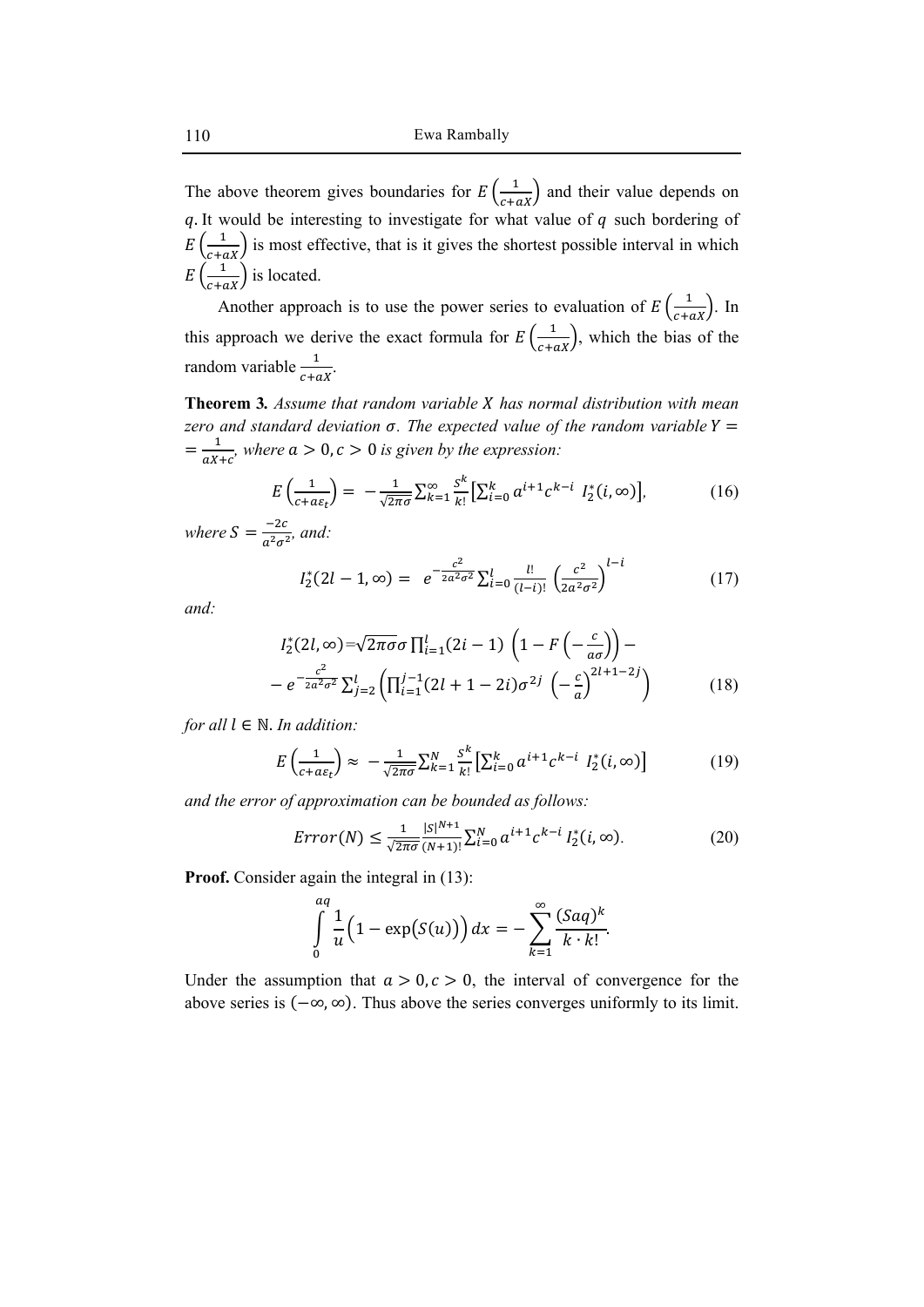In addition, using the fundamental theorem of calculus for uniformly convergent series we can differentiate and integrate term by term. So, the following is true:

$$
\frac{d}{dq}\int_0^{aq}\frac{1}{u}\left(1-\exp\big(S(u)\big)\right)dx=-\sum_{k=1}^{\infty}\frac{d}{dq}\frac{(Saq)^k}{k\cdot k!}.
$$

This leads to the following sequence of equalities:

$$
\frac{1-\exp(Saq)}{aq} = -\frac{1}{a}\sum_{k=1}^{\infty} \frac{(Sa)^k}{k!}q^{k-1} = -\sum_{k=1}^{\infty} \frac{s^k(aq)^{k-1}}{k!}.
$$

By substituting  $u = aq$ , we obtain:

$$
G(u) := \frac{1 - \exp(su)}{u} = -S \sum_{k=1}^{\infty} \frac{(su)^{k-1}}{k!}.
$$

This is an alternating series with the interval of convergence (−∞, ∞). Based on the Alternating Series Remainder Estimates, we have:

$$
\left| -S\sum_{k=1}^{N} \frac{(Su)^{k-1}}{k!} - G(u) \right| \le \frac{|S|^{N+1}u^N}{(N+1)!}
$$

and since  $f(x) > 0, x \in \mathbb{R}$ :

$$
-f\left(\frac{u-c}{a}\right)\frac{|S|^{N+1}u^N}{(N+1)!} \le -S\sum_{k=1}^N \frac{(Su)^{k-1}}{k!} f\left(\frac{u-c}{a}\right) - g(u)f\left(\frac{u-c}{a}\right) \le
$$
  

$$
\le f\left(\frac{u-c}{a}\right)\frac{|S|^{N+1}u^N}{(N+1)!}.
$$

Therefore:

$$
I_2(q) = \int_0^{aq} g(u)f\left(\frac{u-c}{a}\right) du \approx \int_0^{aq} -S \sum_{k=1}^N \frac{(Su)^{k-1}}{k!} f\left(\frac{u-c}{a}\right) du =
$$
  
= 
$$
-\sum_{k=1}^N \frac{S^k}{k!} \int_0^{aq} u^{k-1} f\left(\frac{u-c}{a}\right) du
$$

with the error of approximation:

$$
Error(q) \le \int_0^{aq} \frac{|S|^{N+1} u^N}{(N+1)!} f\left(\frac{u-c}{a}\right) du.
$$

Particularly, we obtain:

$$
E\left(\frac{1}{c+a\varepsilon_t}\right) = \lim_{q \to \infty} I_2(q) = -\sum_{k=1}^{\infty} \frac{S^k}{k!} \int_0^{\infty} u^{k-1} f\left(\frac{u-c}{a}\right) du
$$

and using the Alternating Series Remainder Estimates the approximation of  $E\left(\frac{1}{c+a\epsilon_t}\right)$  is: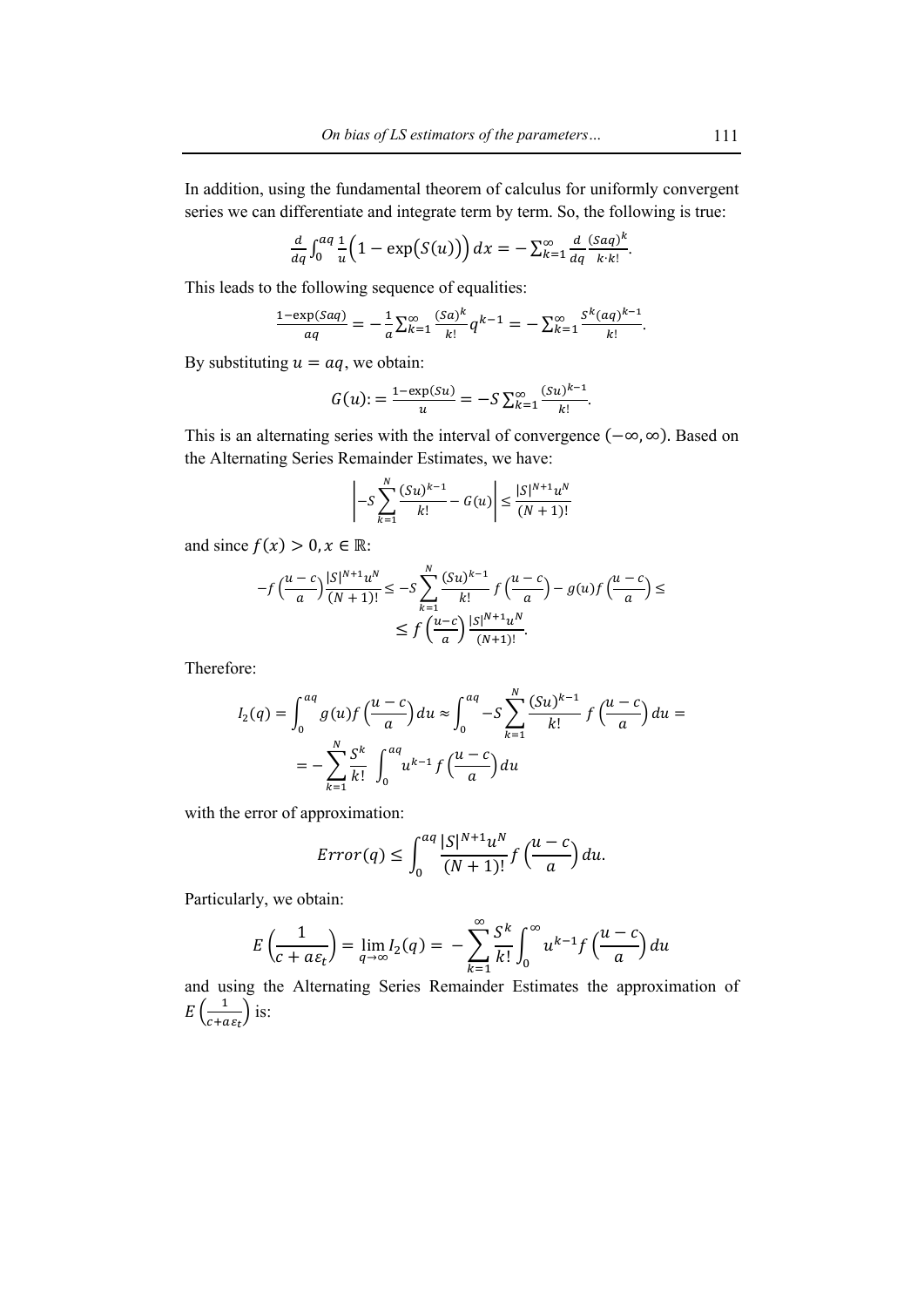$$
E\left(\frac{1}{c+a\varepsilon_t}\right) \approx -\sum_{k=1}^N \frac{S^k}{k!} \int_0^\infty u^{k-1} f\left(\frac{u-c}{a}\right) du
$$

and the error of this approximation is bounded as follows:

$$
E(\infty) \le \int_0^\infty \frac{|s|^{N+1} u^N}{(N+1)!} f\left(\frac{u-c}{a}\right) du.
$$

Each of the above formulas contains integrals of the form  $\int u^k f\left(\frac{u-c}{a}\right) du$ . Using the substitution  $u = ax + c$ , the equivalent form of the integral is  $a \int (ax + b)$  $+ c$ <sup>k</sup>  $f(x)dx$ , applying the Binomial Theorem, and considering the explicit form of  $f(x)$ , we finally have:

$$
\int u^k f\left(\frac{u-c}{a}\right) du = \frac{1}{\sqrt{2\pi\sigma}} \sum_{i=0}^k a^{i+1} c^{k-i} \int x^i e^{-\frac{x^2}{2\sigma^2}} dx.
$$

Therefore, the critical integral for evaluating all the above integrals is:

$$
I^*(i) = \int x^i e^{-\frac{x^2}{2\sigma^2}} dx
$$

and in the definite or improper versions of it are respectively:

$$
I_2^*(i,q) = \int_{-\frac{c}{a}}^{-\frac{c}{a}+q} x^i e^{-\frac{x^2}{2\sigma^2}} dx \quad \text{and} \quad I_2^*(i,\infty) = \int_{-\frac{c}{a}}^{\infty} x^i e^{-\frac{x^2}{2\sigma^2}} dx.
$$

**Case 1.** Odd integers  $k = 2l - 1$ ,  $l \in \mathbb{N}$ . In this case, we have:

$$
I^*(2l-1) = \int x^{2l} x \, e^{-\frac{x^2}{2\sigma^2}} dx.
$$

By substituting  $t = \frac{x^2}{2\sigma^2}$  and therefore  $xdx = \sigma^2 dt$ , it is obtained:

$$
I^*(2l-1) = \sigma^2 \int t^l e^{-t} dt.
$$

This integral can be evaluated by applying integration by parts  $l$  times. Such approach leads to the following answer:

$$
I^*(2l-1) = -e^{-t} \sum_{i=0}^l \frac{l!}{(l-i)!} t^{l-i}.
$$

Which in terms of  $x$  has the following form:

$$
I^*(2l-1) = -e^{-\frac{x^2}{2\sigma^2}} \sum_{i=0}^{l} \frac{l!}{(l-i)!} \left(\frac{x^2}{2\sigma^2}\right)^{l-i}
$$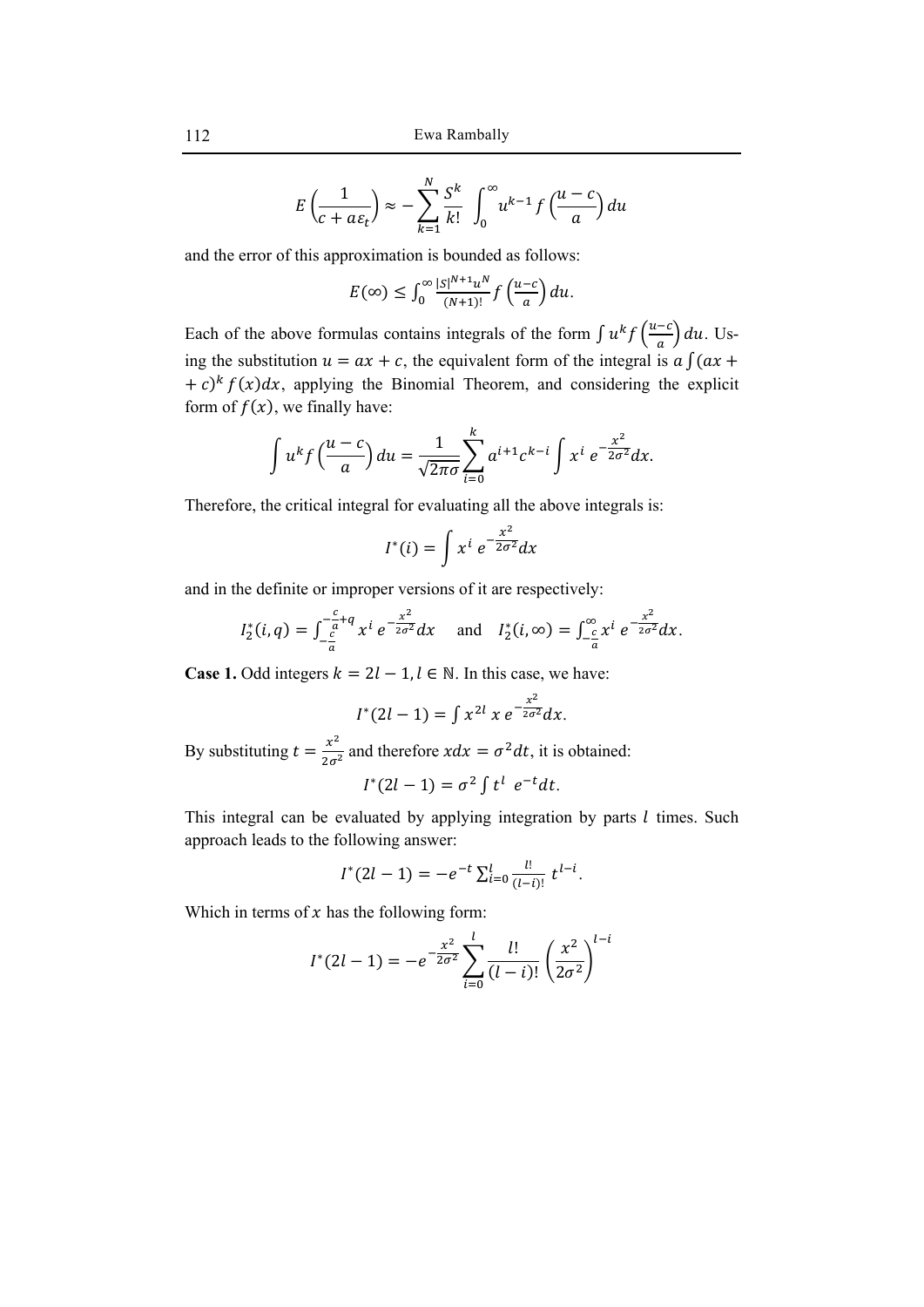for positive odd integers,  $l \in \mathbb{N}$ :

$$
I^*(2l-1) = -e^{-\frac{x^2}{2\sigma^2}} \sum_{i=0}^l \frac{l!}{(l-i)!} \left(\frac{x^2}{2\sigma^2}\right)^{l-i} + c
$$

and further the definite integral of interest has the form:

$$
I_2^*(2l - 1, q) = \int_{-\frac{c}{a}}^{-\frac{c}{a} + q} x^{2l - 1} e^{-\frac{x^2}{2\sigma^2}} dx =
$$
  
= 
$$
-e^{-\frac{\left(-\frac{c}{a} + q\right)^2}{2\sigma^2}} \sum_{i=0}^l \frac{l!}{(l-i)!} \left(\frac{\left(-\frac{c}{a} + q\right)^2}{2\sigma^2}\right)^{l-i} - \left(-e^{-\frac{\left(\frac{c}{a}\right)^2}{2\sigma^2}} \sum_{i=0}^l \frac{l!}{(l-i)!} \left(\frac{c^2}{2a^2\sigma^2}\right)^{l-i}\right) + c.
$$

Taking into consideration that for every  $t \in R$ :

$$
\lim_{x \to \infty} \frac{x^t}{e^{x^2}} = 0,\tag{21}
$$

the first term in the above integral vanishes as  $q \rightarrow \infty$ . We obtain the following indefinite integral:

$$
I_2^*(2l-1,\infty)=\int_{-\frac{c}{a}}^{\infty}x^{2l-1}e^{-\frac{x^2}{2\sigma^2}}dx=e^{-\frac{c^2}{2a^2\sigma^2}}\sum_{i=0}^l\frac{l!}{(l-i)!}\left(\frac{c^2}{2a^2\sigma^2}\right)^{l-i}+c.
$$

**Case 2.** Even integers  $k = 2l, l \in \mathbb{N}$ . In this case, we have:

$$
I^*(2l) = \int x^{2l} e^{-\frac{x^2}{2\sigma^2}} dx.
$$

Apply first the integration by parts with  $u = e^{-\frac{x^2}{2\sigma^2}}$  and  $dv = x^{2l} dx$ . We have that  $du = -\frac{x}{\sigma^2} e^{-\frac{x^2}{2\sigma^2}} dx$  and  $v = \frac{x^{2l+1}}{2l+1}$ , and therefore:

$$
\int x^{2l} e^{-\frac{x^2}{2\sigma^2}} dx = \frac{x^{2l+1}}{2l+1} e^{-\frac{x^2}{2\sigma^2}} + \int \frac{x^{2l+2}}{(2l+1)\sigma^2} e^{-\frac{x^2}{2\sigma^2}} dx + c.
$$

By solving for the integral on the right hand side and substitution  $2k = 2l + 2$ , we have the following recursive formula:

$$
\int x^{2k} e^{-\frac{x^2}{2\sigma^2}} dx = (2k-1)\sigma^2 \int x^{2k-2} e^{-\frac{x^2}{2\sigma^2}} dx - \sigma^2 x^{2k-1} e^{-\frac{x^2}{2\sigma^2}} + c.
$$

By applying this recursive formula  $k$  times, we obtain the following form of integral  $I_2^*(2l)$ :

$$
I_2^*(2l) = \prod_{i=1}^l (2i-1) \int e^{-\frac{x^2}{2\sigma^2}} dx - \sum_{j=2}^l \left( \prod_{i=1}^{j-1} (2l+1-2i) \sigma^{2j} \ x^{2l+1-2j} \ e^{-\frac{x^2}{2\sigma^2}} \right) + c.
$$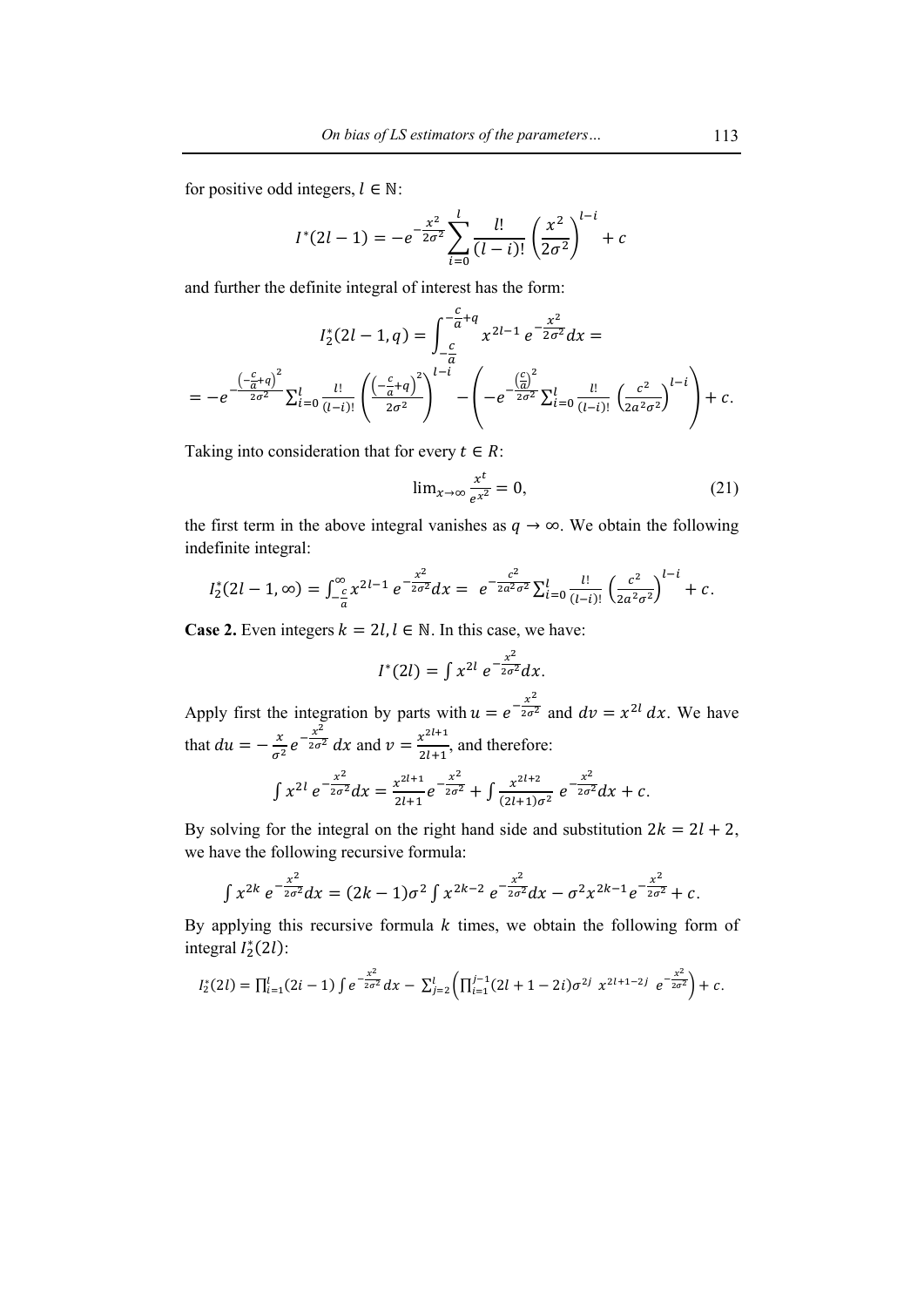Now, for positive even integers  $i = 2l, l \in \mathbb{N}$ , the definite integral  $I_2^*(2l, q) =$  $=\int_{-\frac{c}{a}}^{q} x^{2l} e^{-\frac{x^2}{2\sigma^2}} dx$  and the improper integral  $I_2^*$  $\int_{2}^{*} (2l, ∞) = \int_{-\frac{c}{a}}^{\infty} x^{2l} e^{-\frac{x^2}{2\sigma^2}} dx$  have the form respectively:

$$
I_2^*(2l,q) = \sqrt{2\pi\sigma}\sigma \left(F\left(-\frac{c}{a\sigma} + \frac{q}{\sigma}\right) - F\left(-\frac{c}{a\sigma}\right)\right)\prod_{i=1}^l (2i-1)
$$

$$
-\left[e^{-\frac{c^2}{2a^2\sigma^2}}\sum_{j=2}^l \left(\prod_{i=1}^{j-1} (2l+1-2i)\sigma^{2j} x^{2l+1-2j}\right)\right]_{-\frac{c}{a}}^q
$$

and:

$$
I_2^*(2l, \infty) = \sqrt{2\pi\sigma}\sigma \left(1 - F\left(-\frac{c}{a\sigma}\right)\right) \prod_{i=1}^l (2i - 1)
$$

$$
-\left[e^{-\frac{c^2}{2a^2\sigma^2}} \sum_{j=2}^l \left(\prod_{i=1}^{j-1} (2l + 1 - 2i)\sigma^{2j} \left(-\frac{c}{a}\right)^{2l+1-2j}\right)\right]_{-\frac{c}{a}}^{\infty},
$$

which after applying (21) gives the expression as follows:

$$
I_2^*(2l, \infty) =
$$
  
=  $\sqrt{2\pi\sigma}\sigma \left(1 - F\left(-\frac{c}{a\sigma}\right)\right) \prod_{i=1}^l (2i - 1) - e^{-\frac{c^2}{2a^2\sigma^2}} \sum_{j=2}^l \left(\prod_{i=1}^{j-1} (2l + 1 - 2i)\sigma^{2j} \left(-\frac{c}{a}\right)^{2l+1-2j}\right).$ 

In conclusion, for all  $l \in \mathbb{N}$  we have as follows:

$$
I_2^*(2l - 1, \infty) = e^{-\frac{c^2}{2a^2\sigma^2}} \sum_{i=0}^l \frac{l!}{(l-i)!} \left(\frac{c^2}{2a^2\sigma^2}\right)^{l-i} =
$$
  
=  $e^{-\frac{Sc}{4}} \sum_{i=0}^l \frac{l!}{(l-i)!} \left(\frac{Sc}{4}\right)^{l-i} =$ 

and:

$$
I_2^*(2l, \infty) =
$$
  
=  $\sqrt{2\pi\sigma}\sigma \left(1 - F\left(-\frac{c}{a\sigma}\right)\right) \prod_{i=1}^l (2i - 1) - e^{-\frac{c^2}{2a^2\sigma^2}} \sum_{j=2}^l \left(\prod_{i=1}^{j-1} (2l + 1 -$ 
$$
-2i)\sigma^{2j} \left(-\frac{c}{a}\right)^{2l+1-2j}\right).
$$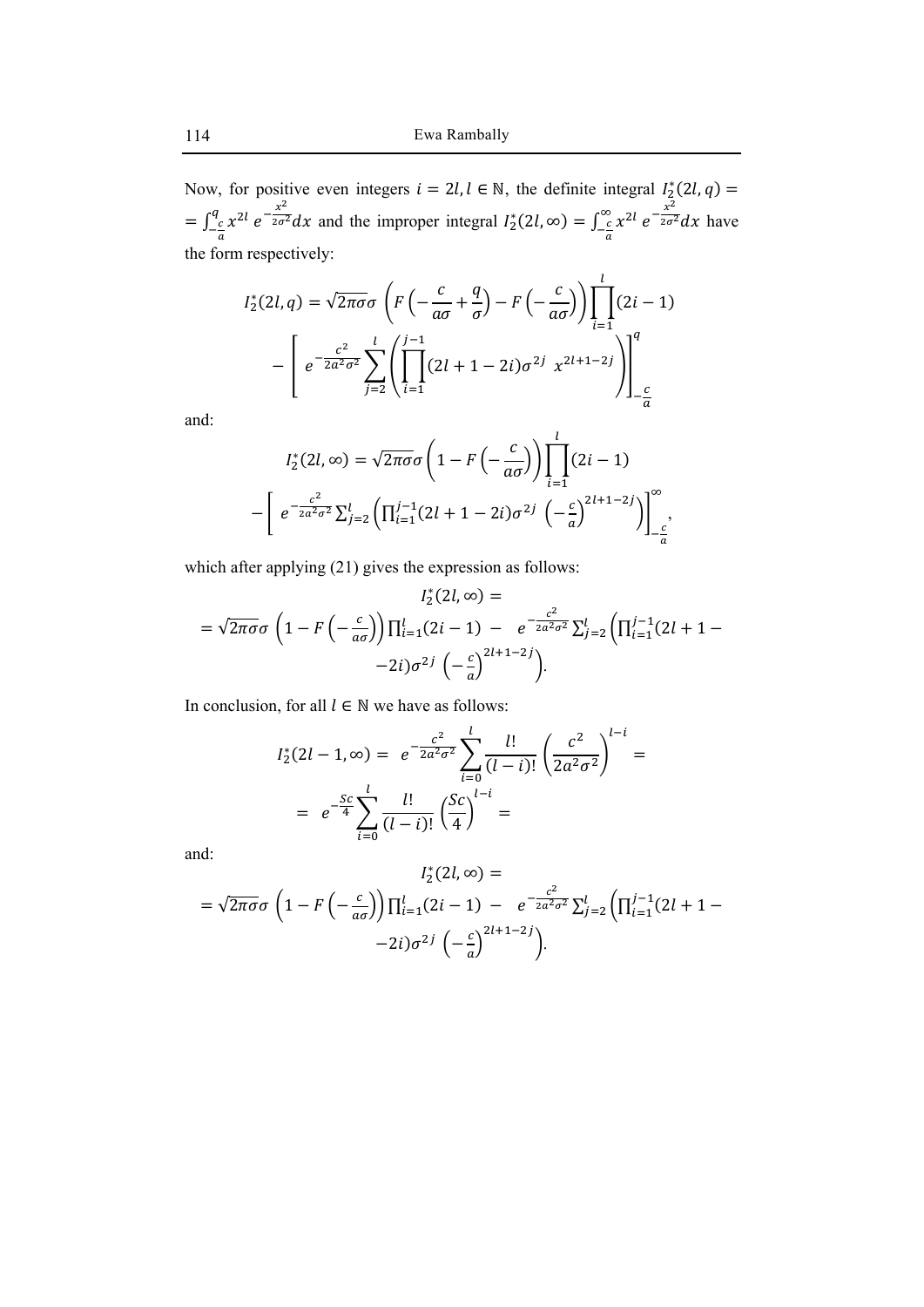Finally:

$$
E\left(\frac{1}{c+a\varepsilon_t}\right) = -\frac{1}{\sqrt{2\pi\sigma}}\sum_{k=1}^{\infty}\frac{S^k}{k!}\left[\sum_{i=0}^k a^{i+1}c^{k-i} I_2^*(i,\infty)\right]
$$

and for its approximation can be taken:

$$
E\left(\frac{1}{c+a\epsilon_t}\right) \approx -\frac{1}{\sqrt{2\pi\sigma}}\sum_{k=1}^N \frac{s^k}{k!} \left[\sum_{i=0}^k a^{i+1}c^{k-i} I_2^*(i,\infty)\right].
$$

If, as assumed  $a > 0, c > 0$ , the error of the above approximation can be estimated by Alternating Series Remainder Estimates:

$$
Error(N) \leq \int_0^\infty \frac{|s|^{N+1} u^N}{(N+1)!} f\left(\frac{u-c}{a}\right) du = \frac{|s|^{N+1}}{(N+1)!} \int_0^\infty u^N f\left(\frac{u-c}{a}\right) du =
$$
  
= 
$$
\frac{1}{\sqrt{2\pi\sigma}} \frac{|s|^{N+1}}{(N+1)!} \sum_{i=0}^k a^{i+1} c^{k-i} \int_{-\frac{c}{a}}^\infty x^i e^{-\frac{x^2}{2\sigma^2}} dx,
$$

which, after considering the definition of  $I_2^*(i, \infty)$ , is as in the thesis of this theorem.

### **Corollary 1.**

$$
E\left(a_{t,1}^{t-2} - a_1\right) = 1 - \left(\hat{y}_{t-1}^{t-2} y_{t-3} - y_{t-2}^2\right) E\left(\frac{1}{\hat{y}_{t-1}^{t-2} y_{t-3} - y_{t-2}^2 + y_{t-3} \varepsilon_t}\right),\tag{22}
$$

$$
E\left(a_{t,2}^{t-2} - \alpha_2\right) = \frac{-y_{t-2}}{y_{t-3}} + \frac{y_{t-2}(\hat{y}_{t-1}^{t-2}y_{t-3} - y_{t-2}^2)}{y_{t-3}} E\left(\frac{1}{\hat{y}_{t-1}^{t-2}y_{t-3} - y_{t-2}^2 + y_{t-3}\epsilon_t}\right), (23)
$$

where:

$$
E\left(\frac{1}{\hat{y}_{t-1}^{t-2}y_{t-3} - y_{t-2}^2 + y_{t-3}\varepsilon_t}\right) =
$$
  
= 
$$
-\frac{1}{\sqrt{2\pi\sigma}}\sum_{k=1}^{\infty} \frac{s^k}{k!} \left[\sum_{i=0}^k y_{t-3}^{i+1} (\hat{y}_{t-1}^{t-2}y_{t-3} - y_{t-2}^2)^{k-i} I_2^*(i,\infty)\right]
$$
(24)

and:

$$
I_{2}^{*}(2l-1,\infty) = \sum_{i=0}^{l} e^{-\frac{S(\hat{y}_{t-1}^{t-2}y_{t-3}-y_{t-2}^{2})}{4}} \frac{l!}{(l-i)!} \left(\frac{S(\hat{y}_{t-1}^{t-2}y_{t-3}-y_{t-2}^{2})}{4}\right)^{l-i}, \qquad (25)
$$

$$
I_{2}^{*}(2l,\infty) = \sqrt{2\pi\sigma}\sigma \left(1 - F\left(-\frac{(\hat{y}_{t-1}^{t-2}y_{t-3}-y_{t-2}^{2})}{y_{t-3}\sigma}\right)\right) -
$$

$$
-e^{-\frac{\left(\hat{y}_{t-1}^{t-2}y_{t-3}-y_{t-2}^{2}\right)^{2}}{2y_{t-3}^{2}\sigma^{2}}}\sum_{j=2}^{l} \left(\prod_{i=1}^{j-1} (2l+1-2i)\sigma^{2j} \left(-\frac{(\hat{y}_{t-1}^{t-2}y_{t-3}-y_{t-2}^{2})}{y_{t-3}}\right)^{2l+1-2j}\right), \qquad (26)
$$

where, following after formula (8),  $S = -\frac{2(\hat{y}_{t-1}^{t-2} y_{t-3} - y_{t-2}^2)}{n^2}$  $\frac{1 \mathcal{Y} t - 3 - \mathcal{Y} t - 2 \mathcal{Y}}{\mathcal{Y}_{t-3}^2 \sigma^2}.$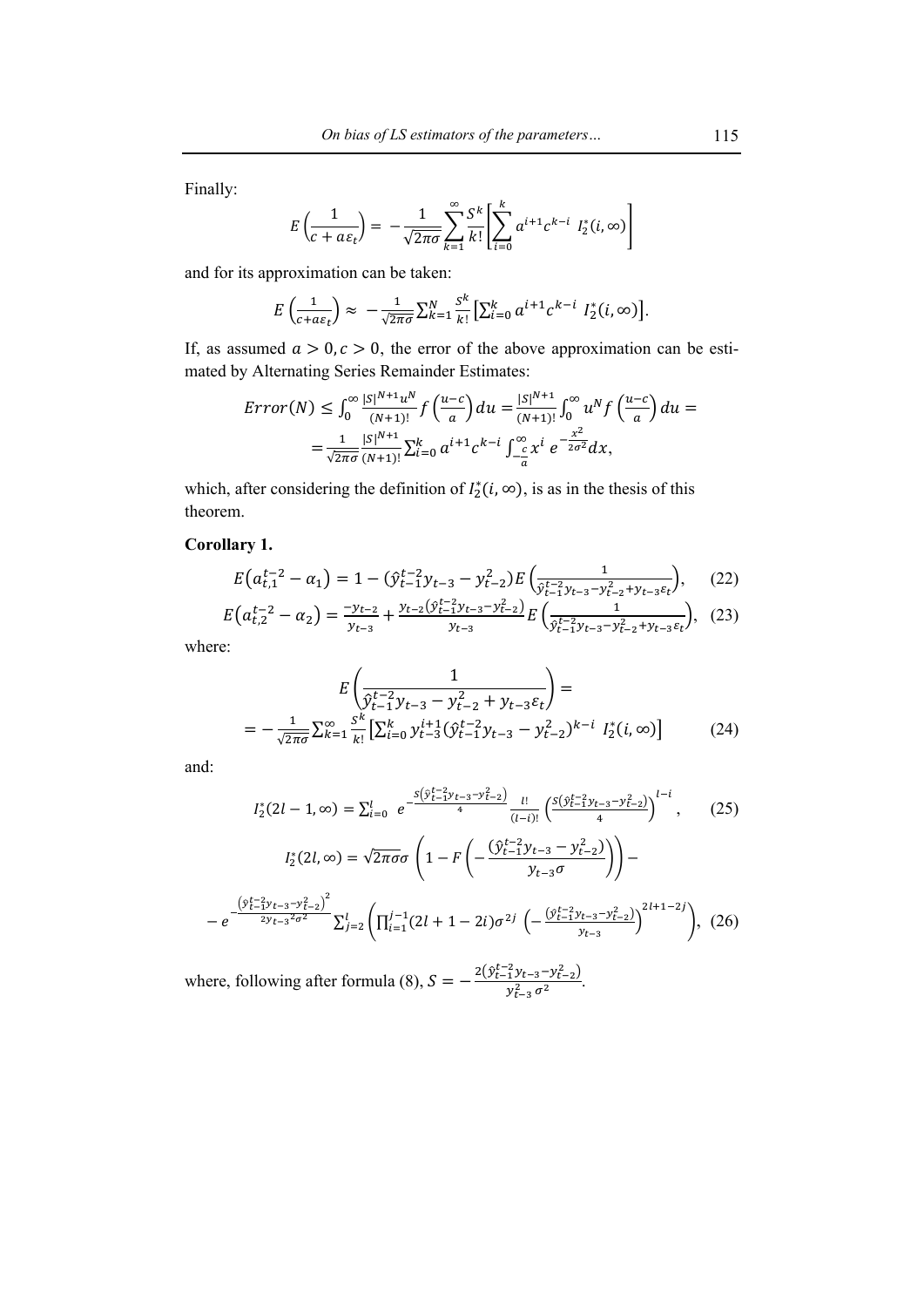In addition:

$$
E\left(\frac{1}{\hat{y}_{t-1}^{t-2}y_{t-3} - y_{t-2}^2 + y_{t-3}\varepsilon_t}\right) \approx
$$
  
 
$$
\approx -\frac{1}{\sqrt{2\pi\sigma}}\sum_{k=1}^N \sum_{i=1}^s \left[\sum_{i=0}^k y_{t+3}^{i+1} (\hat{y}_{t-1}^{t-2}y_{t-3} - y_{t-2}^2)^{k-i} I_2^*(i,\infty)\right]
$$
 (27)

and the error of approximation can be bounded as follows:

$$
Error(N) \le \frac{1}{\sqrt{2\pi\sigma}} \frac{|s|^{N+1}}{(N+1)!} \sum_{i=0}^{N} y_{t+3}^{i+1} (\hat{y}_{t-1}^{t-2} y_{t-3} - y_{t-2}^2)^{k-i} I_2^*(i, \infty).
$$
 (28)

**Proof.** The formulas in this theorem are obtained directly by substituting for  $\alpha$  and  $\alpha$  expressions from (3) to formulas (16)-(20).

### **Conclusion and direction of further research**

Due to the form of  $E\left(\frac{1}{c+a\epsilon_t}\right)$  in theorem 3, to evaluate this expected value it is necessary to evaluate the infinite series, which for computational purposes needs to be limited to the finite number of terms. Formulas (16) and (17) allow for such approximation. The bias of  $\alpha_1$  and  $\alpha_2$  depends on  $\hat{y}_{t-1}^{t-2} = \alpha_1 y_{t-2} + \alpha_2 y_{t-1}$  $+\alpha_2 y_{t-3}$ , therefore it depends on the unknown values of parameters of interest. Such dependence was obtained also by Shaman P. and Stine R. [1988] in determining the bias of Yule-Walker and LS estimates of coefficients in autoregressive models with incorporated mean using the autocorrelation and spectral density. The bias of the estimator determined in this paper depends also on the unknown variance  $\sigma^2$  of the random terms of model (1).

Further exploration of the above formulas should involve determining how substitution of some estimated of the parameters  $\alpha_1$  and  $\alpha_2$  in  $\hat{\mathcal{Y}}_{t-1}^{t-2}$  can be of help in estimating the bias, as well as, what impact on the bias have the second terms on the right hand side of the formulas (22)-(23), and  $\sigma^2$  estimation. Also, the boundaries for  $E\left(\frac{1}{c+a\varepsilon_t}\right)$  in (14) depend on an arbitrary value  $q, q > 0$ . It may be beneficial to investigate the value of  $q$  for which these boundaries give the most precise estimate of  $E\left(\frac{1}{c+a\varepsilon_t}\right)$ . Research presented in this paper include a special case of the maximum lag two. Further generalizations research should include higher lag order and inclusion of the constant term in model (1). Also, it is desired to conduct simulations of artificially derived time series as well on observed time series of economic indicators. A comparative analysis of present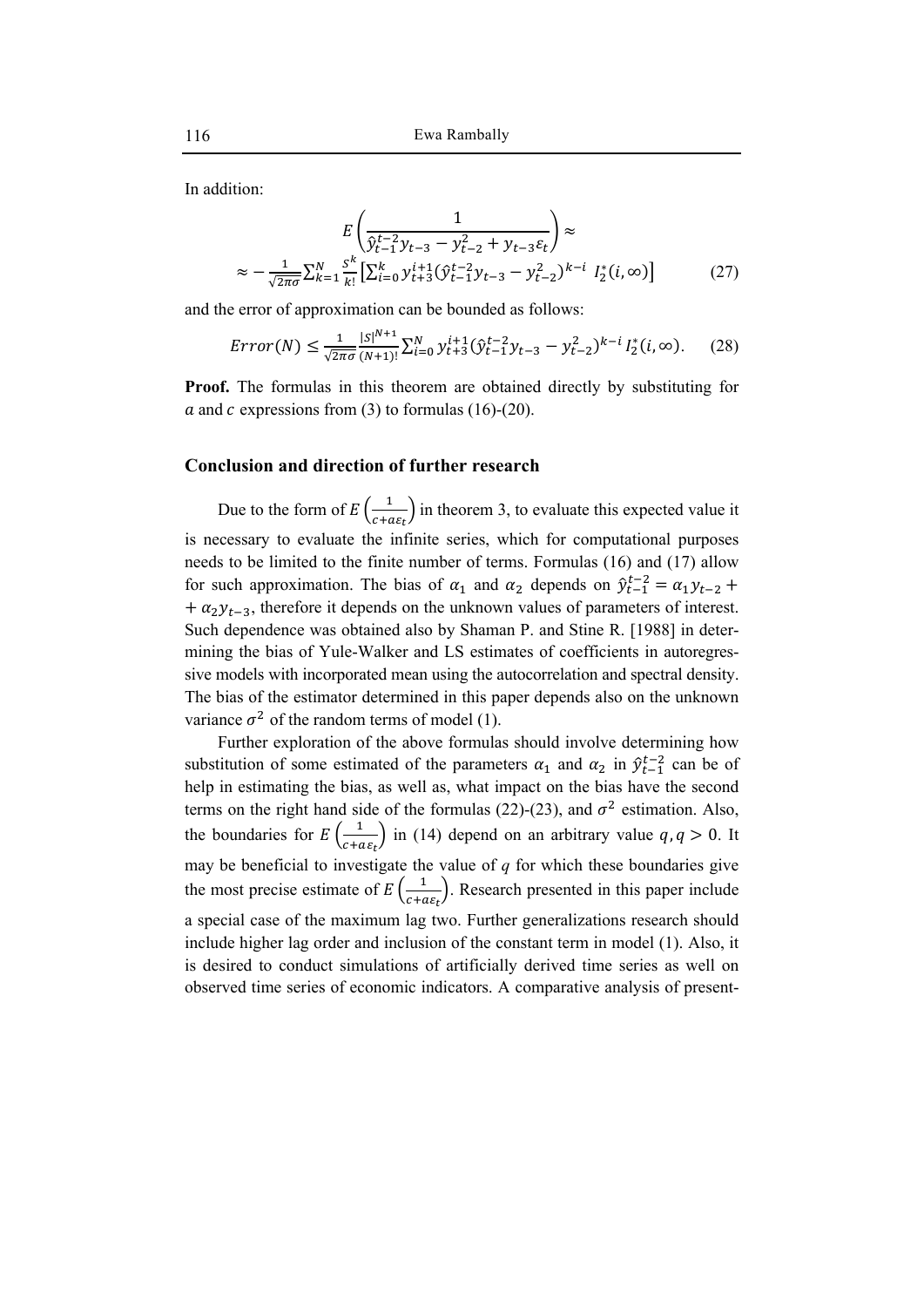ed formula for biasness with methods existing in literature should also be considered in the future exploration of the topic.

### **References**

- Bronsztejn I.N., Siemiendiajew K.A. (1996), *Matematyka. Poradnik encyklopedyczny*, Wydawnictwo Naukowe PWN, Warszawa.
- Hurwicz L. (1950), *Least Square Bias in Time Series* [in:] Koopmans T.C. (ed.), *Statistical Inference in Dynamic Economic Models*, John Wiley & Sons, New York, pp. 365-383.
- Kunimoto N., Yamamoto T. (1985), *Properties of Predictors in Misspecified Autoregressive Time Series Models*, "Journal of the American Statistical Associations", No. 80, pp. 941-950.
- Kwiatkowska E. (2002), *Analiza zmian strukturalnych modeli autoregresyjnych dla wybranych zmiennych ekonomicznych*, Wydawnictwo Akademii Ekonomicznej w Katowicach, Katowice*.*
- Kwiatkowska E. (2004), *Struktura i zmienność ekonomicznych szeregów czasowych*, Doctoral Dissertation, University of Economics, Katowice.
- Lai T.L., Wei C.Z. (1983), *Asymptotic Properties of General Autoregressive Models and Strong Consistency of Least-squares Estimates of their Parameters*, "Journal of Multivariate Analysis", Vol. 13, Iss. 1, pp. 1-23.
- Le Breton A., Pham D.T. (1989), *On the Bias of the Least Squares Estimator for the First Order Autoregressive Processes*, "Annals of the Institute of Statististical Mathematics", Vol. 41, No. 3, pp. 555-563.
- Marriott F.H.C., Pope J.A. (1954), *Bias in the Estimation of Autocorrelations*, "Biometrika", No. 41, pp. 390-402.
- Ross S. (2010), *A First Course in Probability*, Prentice Hall, Upper Saddle River New Jersey.
- Shaman P., Stine R. (1988), *The Bias of Autoregressive Coefficient Estimators*, "Journal of the American Statistical Association", Vol. 83, No. 403, pp. 842-848.
- Shenton L.R., Johnson W.L. (1965), *Moments of Serial Correlation Coefficient*, "Journal of Royal Statistical Society", No. 27, Series B, pp. 308-320.
- Shumway R.H., Stoffer D.S. (2006), *Time Series Analysis and its Applications with R Examples*, Springer, New York et al*.*
- Tanaka K. (1984), *An Asymptotic Expansion Associated with the Maximum Likelihood Estimators in ARMA Models*, "Journal of the Royal Statistical Society. Series B Methodological", Vol. 46, No. 1, pp. 58-67.
- Tjørstheim D., Paulsen J. (1983), *Bias of Some Commonly-used Time Series Estimates*, "Biometrika", No. 70(2), pp. 389-399.